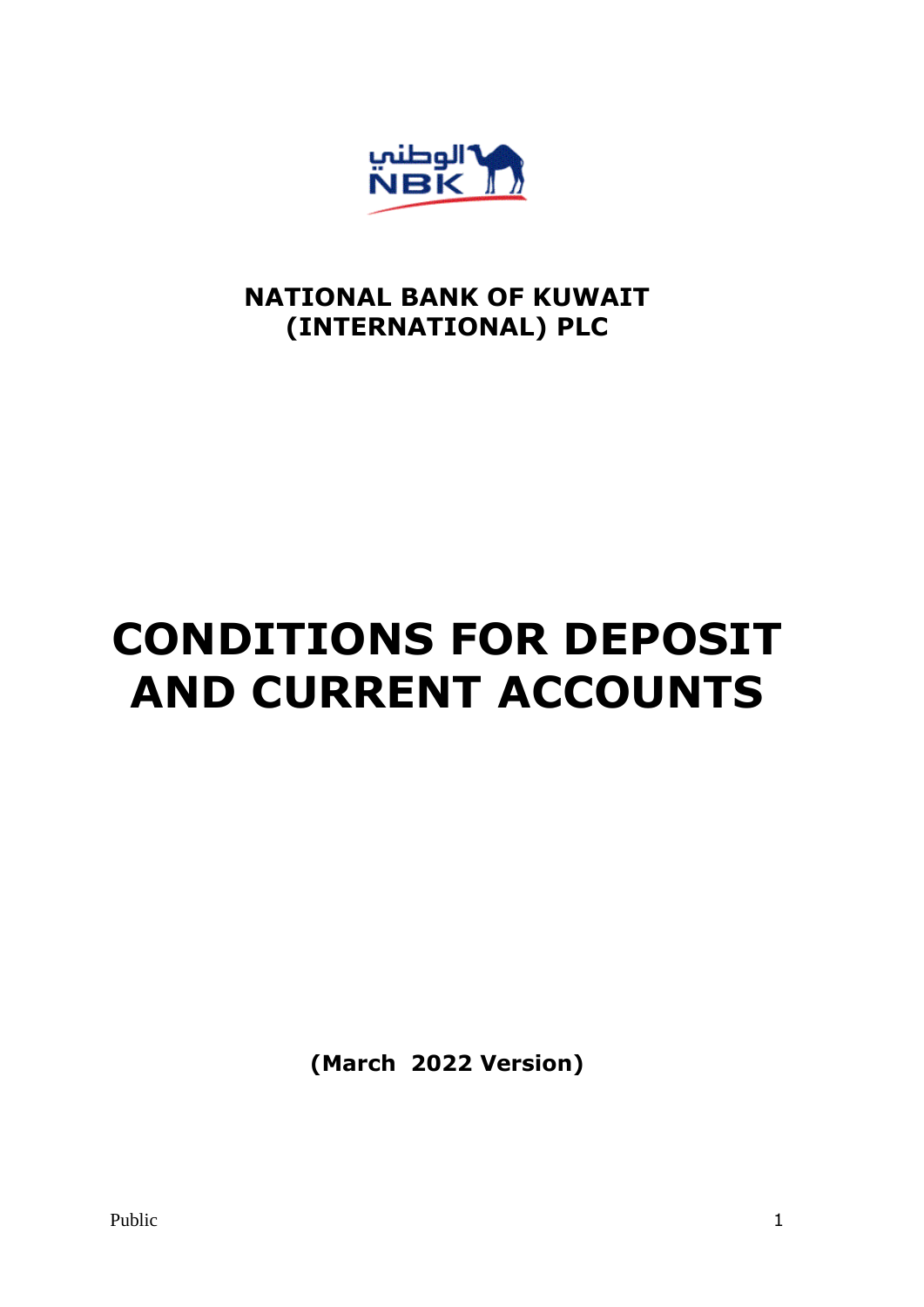# **TABLE OF CONTENTS**

| 1.  |                                                                                    | 3  |
|-----|------------------------------------------------------------------------------------|----|
| 2.  |                                                                                    |    |
| 3.  |                                                                                    |    |
| 4.  |                                                                                    |    |
| 5.  |                                                                                    | 8  |
| 6.  |                                                                                    | 8  |
| 7.  |                                                                                    | 9  |
| 8.  |                                                                                    |    |
| 9.  |                                                                                    | 9  |
| 10. |                                                                                    | 10 |
| 11. | Joint accounts (including accounts involving minors)____________________________10 |    |
| 12. |                                                                                    |    |
| 13. |                                                                                    |    |
| 14. |                                                                                    | 12 |
| 15. |                                                                                    |    |
| 16. |                                                                                    |    |
| 17. |                                                                                    |    |
| 18. |                                                                                    | 14 |
| 19. |                                                                                    |    |
| 20. |                                                                                    | 20 |
| 21. |                                                                                    | 22 |
| 22. | <b>Complaints</b>                                                                  | 24 |
| 23. |                                                                                    | 25 |
| 24. | <b>Data Protection</b>                                                             | 25 |
| 25. |                                                                                    | 26 |
| 26. |                                                                                    | 26 |
| 27. |                                                                                    | 32 |
| 28. |                                                                                    |    |
| 29. |                                                                                    | 34 |
| 30. |                                                                                    | 35 |
| 31. |                                                                                    | 35 |
| 32. |                                                                                    | 36 |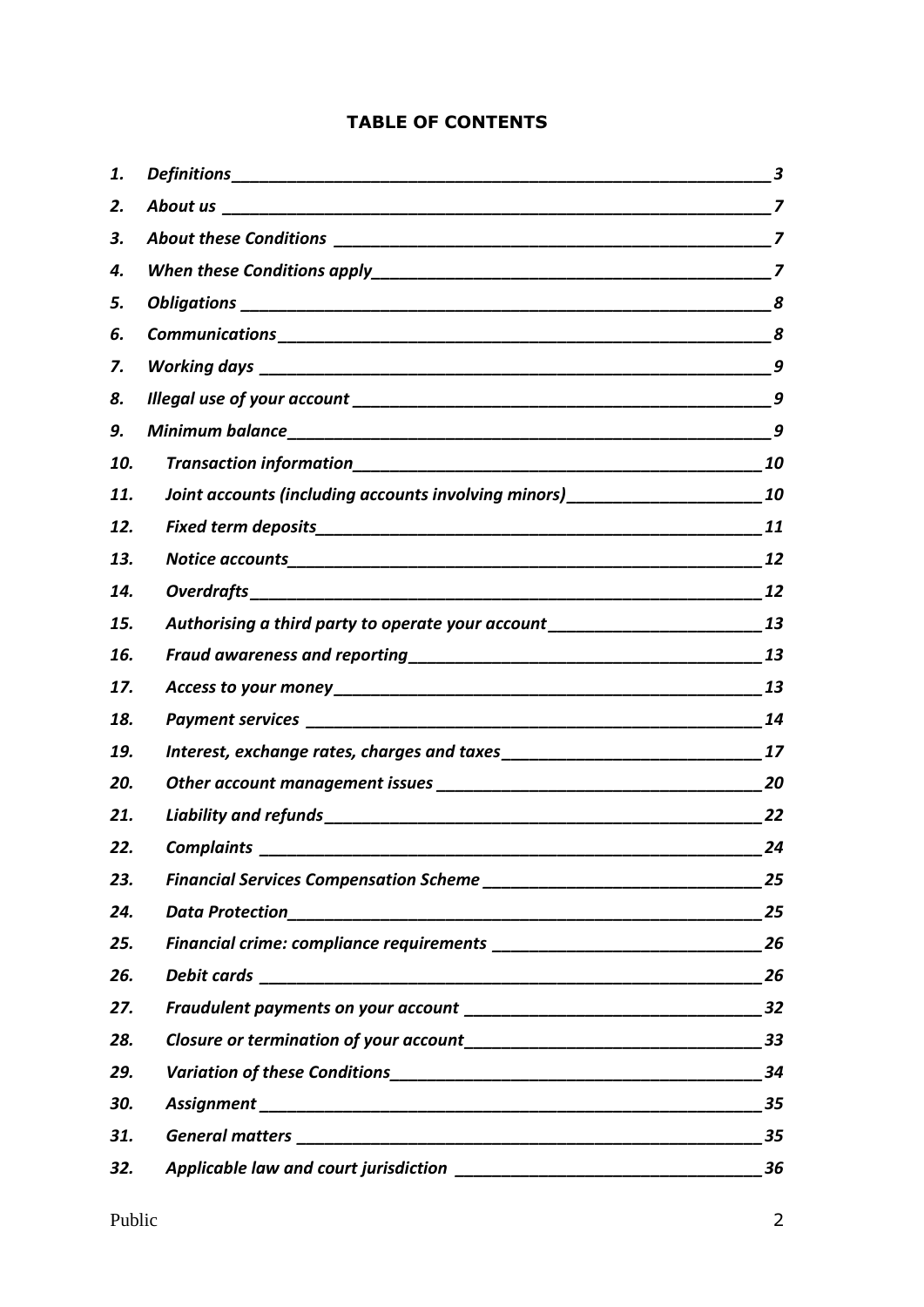#### **These conditions apply to any account where the application to open it was signed by you on or after 1 March 2022. For existing accounts these Conditions apply from 1 May 2022.**

# **INTRODUCTION**

These Conditions are important and you should read them carefully. They apply to customers holding deposit and/or current accounts with us in London.

If you are a joint account holder we draw your attention to Condition 11.

For the purposes of the Payment Services Regulations 2017 these Conditions are the Framework Contract. These Conditions include any subsequent variations we make to them in accordance with Condition 29.

#### <span id="page-2-0"></span>**1. Definitions**

**"Account"** means current (business or personal), call, notice or fixed term account.

**"Adult"** means an individual who is not a minor.

**"ATM"** means Automated Teller Machine.

**"Business account"** means any account we open for a business, whether in a customer's own name, a trading name, or in the name of a company, partnership or other organisation or entity.

**"Call account"** means an account which does not require you to give prior notice for any withdrawals.

**"Card"** means our debit card issued to you under the VISA payment scheme or any other such scheme.

**"Card number"** means the number embossed across the middle of the card.

**"Card transactions"** means any use of the card or card number to make or authorise payments to retailers or the use of the card and PIN in cash machines or otherwise to obtain cash or to make contactless transactions.

**"Clearing agent"** means a third party bank that facilitates the clearing and settlement of payments and trades.

**"Current account"** means an account which can be used to make payments to or receive payments from others. You do not need to give us prior notice to make a withdrawal from a current account.

**"Customer instruction"** means any request or instruction from you to us.

**"Data"** means any information provided by you or obtained by us in connection with the account or any other account you hold with us.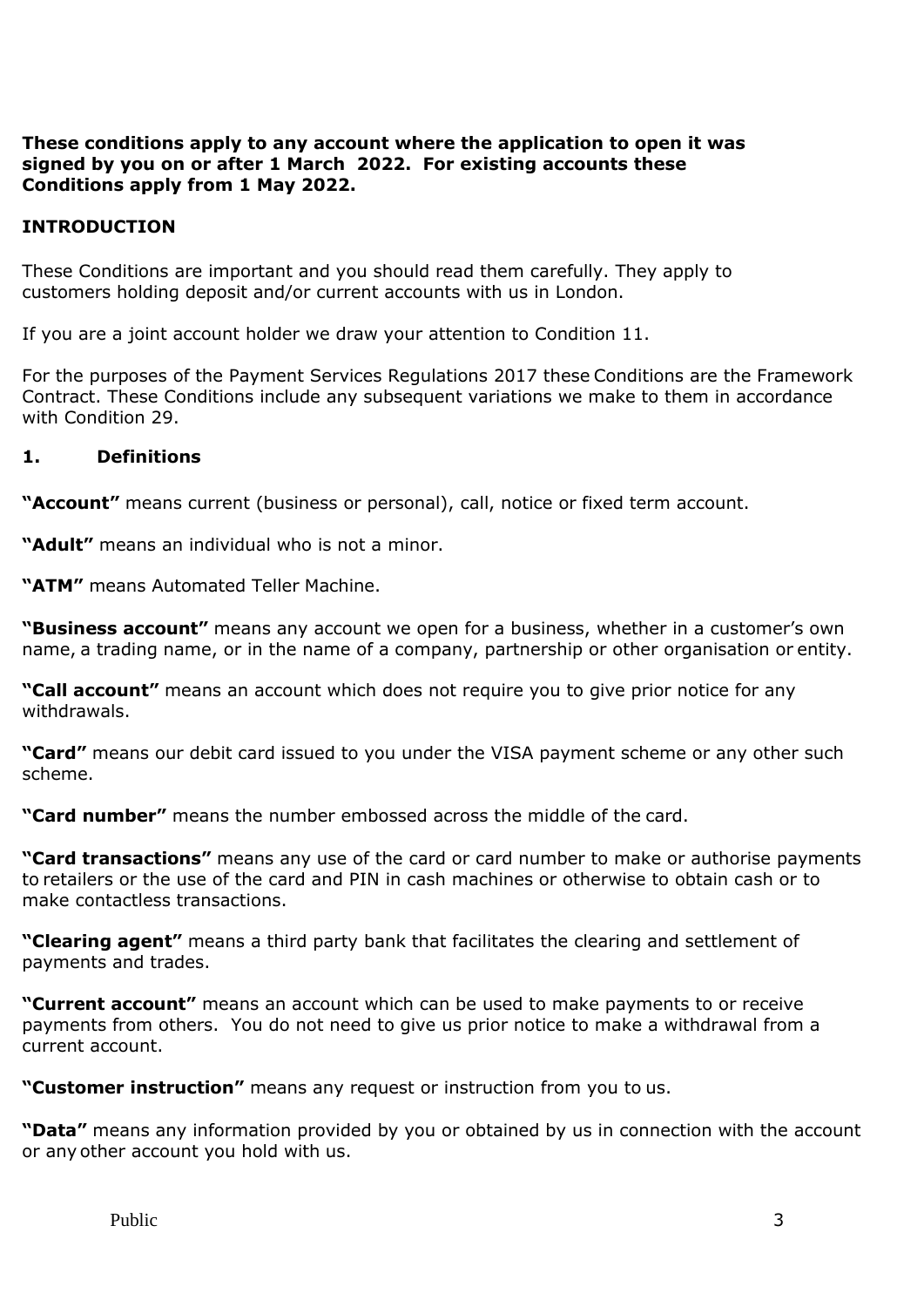**"Deposit account"** means any account other than a current account designed to hold a customer's credit balance with us, whether or not subject to notice requirements for withdrawals or for a fixed term or at a fixed interest rate.

"**Financial crime**" means money laundering, terrorist financing, bribery, corruption, tax evasion, fraud, evasion of economic or trade sanctions, and/or any acts or attempts to circumvent or break the laws relating to these matters.

"**Financial crime risk management activity**" means any action to meet legal obligations relating to the detection, investigation and prevention of financial crime. This may include:

- (a) screening, intercepting and investigating any communication, application you make or any payment, whether sent to or by you or on your behalf;
- (b) investigating the source of or intended recipient of money;
- (c) combining information relating to you with other information in our possession or the possession of our clearing agent; and/or
- (d) making further enquiries as to the status of a relevant person or entity, whether they are subject to a sanctions regime or confirming their identity or status.

**"Foreign currency"** means any currency other than the currency in which the account is held.

**"IBAN"** means International Bank Account Number.

**"Mandate"** the instructions you give us about who is authorised, either alone or jointly with others, to authorise transactions and other matters relating to you account.

**"Minor"** means an individual who is under 18 years of age.

**"Month"** means calendar month unless the context requires otherwise.

**"NBKI mobile app"** means the authenticator app supplied by NBKI that you download and install onto your device. This includes all updates to such app that we make available or provide to you.

# **"NBKONLINE"** see Online Banking

**"Notice account"** means a deposit account which requires you to give us notice of a specified period before you are permitted to withdraw some or all of your money; or where failure to give the specified notice means that there will be a charge for early withdrawal of your money.

**"Online banking"** means our computer controlled electronic banking and financial services system and any electronic banking or financial service operated through NBKONLINE and made available by us to you.

**"Our website"** means<https://nbk.com/london> or any other website we or our parent company set up.

**"Parent Company"** means National Bank of Kuwait S.A.K.P., (which is incorporated in Kuwait) and its subsidiaries, associated and affiliated companies and their branches, including the Bank.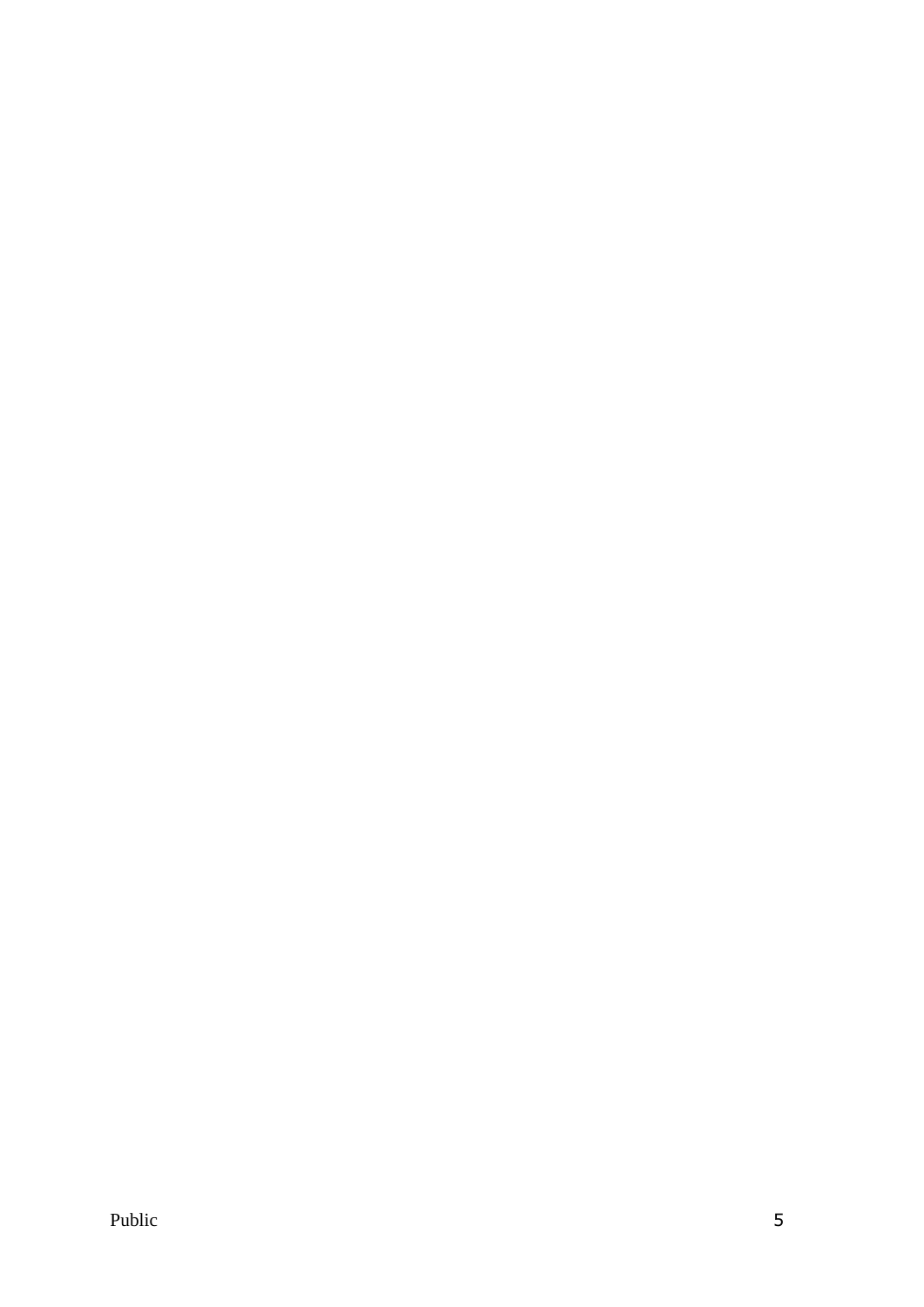**"Passcode", "password", "user ID"** or **"username"** means any confidential password, code or number, whether automatically produced for you randomly by us and posted or sent by SMS or text message directly to you; or generated by a Security Device; or adopted by you and accepted by us, which may be used to access Online Banking, telephone banking or to execute a customer instruction.

**"Payee"** means the person receiving a payment.

**"Payer"** means the person making a payment.

**"Payment Account"** means an account you hold with us and which you use to make payment transactions. In practice this means a current account;

**"Payment Instruments"** means a device or personalised set of procedures agreed between you and us and used to initiate a payment transaction.

**"Personalised security credentials"** means personalised features provided by us to you for the purposes of authenticating payment instructions.

**"PIN"** means any personal identification number issued to or created by you.

**"Priority debts"** means mortgage arrears, rent arrears, gas, electricity, council tax, child or expartner maintenance, and arrears on income tax and VAT.

**"Secure Customer Authentication" (SCA)** means security standards governed by the Payment Services Regulations 2017 and Regulatory Technical Standards issued by regulatory bodies which require two or more elements that are independent of each other in order to verify payment instructions we receive from you.

**"Secure payment sites"** means websites on the internet, whose payment pages have a URL commencing with "https".

**"Security details"** means any details supplied by us to you or adopted by you and accepted by us and which may be used to authorise a transaction on your account. Security details could include a confidential password, number or code.

**"Security device"** means any device we have supplied to you which will generate a one time password or number that you can use to verify an instruction to us to make a payment, set up a standing order or to perform some other task.

**"Tariff"** means our Tariff of Charges as varied from time to time and set out on our website.

**"Watani Super Account"** means a deposit account which does not require prior notice for any withdrawals.

**"We/our/us/Bank"** means National Bank of Kuwait (International) PLC.

**"Website" –** see "Our website".

**"Working day"** means any day of the week except Saturday, Sunday or any English public holiday.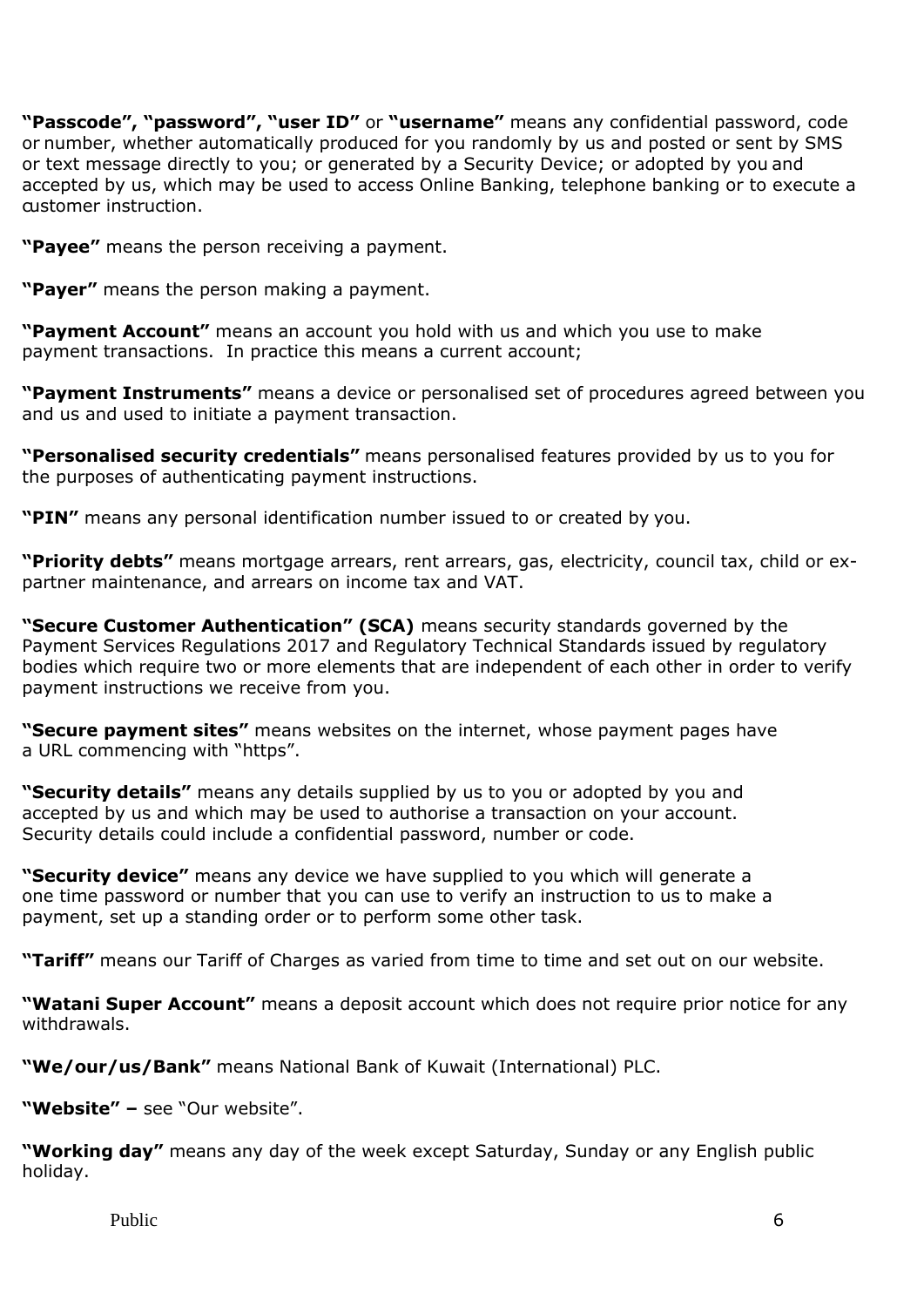**"You/your/yours"** means the customer or customers.

# <span id="page-6-0"></span>**2. About us**

- 2.1 National Bank of Kuwait (International) PLC is registered in England and Wales as company number 2773743. It is based in London, United Kingdom and is a wholly owned subsidiary of National Bank of Kuwait SAKP ('NBK').
- 2.2 Our main business is the provision of financial and payment services and we are authorised by the Prudential Regulation Authority and regulated by the Financial Conduct Authority and the Prudential Regulation Authority as firm number 171532. Our address for the purposes of these Conditions is NBK House, 13 George Street, London, W1U 3QJ, United Kingdom.

# <span id="page-6-1"></span>**3. About these Conditions**

- 3.1 Our contract with you consists of:
	- these Conditions;
	- our Tariff;
	- the document "Timescales for making and receiving payments"

All of the above documents can be varied as set out in Conditions 17.4 and 29.

Certain other services that are connected to your current or deposit accounts held with us may have their own special conditions, detailed separately, in which case those conditions will complement these Conditions, not replace them.

- 3.2 These Conditions will be in English, as will notifications and communications to you relating to accounts governed by these Conditions. See also Condition 31.7.
- 3.3 You will be supplied with a copy of the documents listed in 3.1 above when you open a current or deposit account with us. At any time you have the right to request a copy of the current version of these documents free of charge. We will also keep the latest versions on our website.
- 3.4

In the unlikely event of any set of Conditions conflicting with another, these Conditions will prevail, except with regard to any overdrafts where the terms of any facility letter and any conditions incorporated into such facilities will prevail.

# <span id="page-6-2"></span>**4. When these Conditions apply**

4.1 These Conditions (as varied from time to time) apply while you have any deposit or current account with us. They also govern the obligations and liabilities we owe you and you owe us after an account has been closed.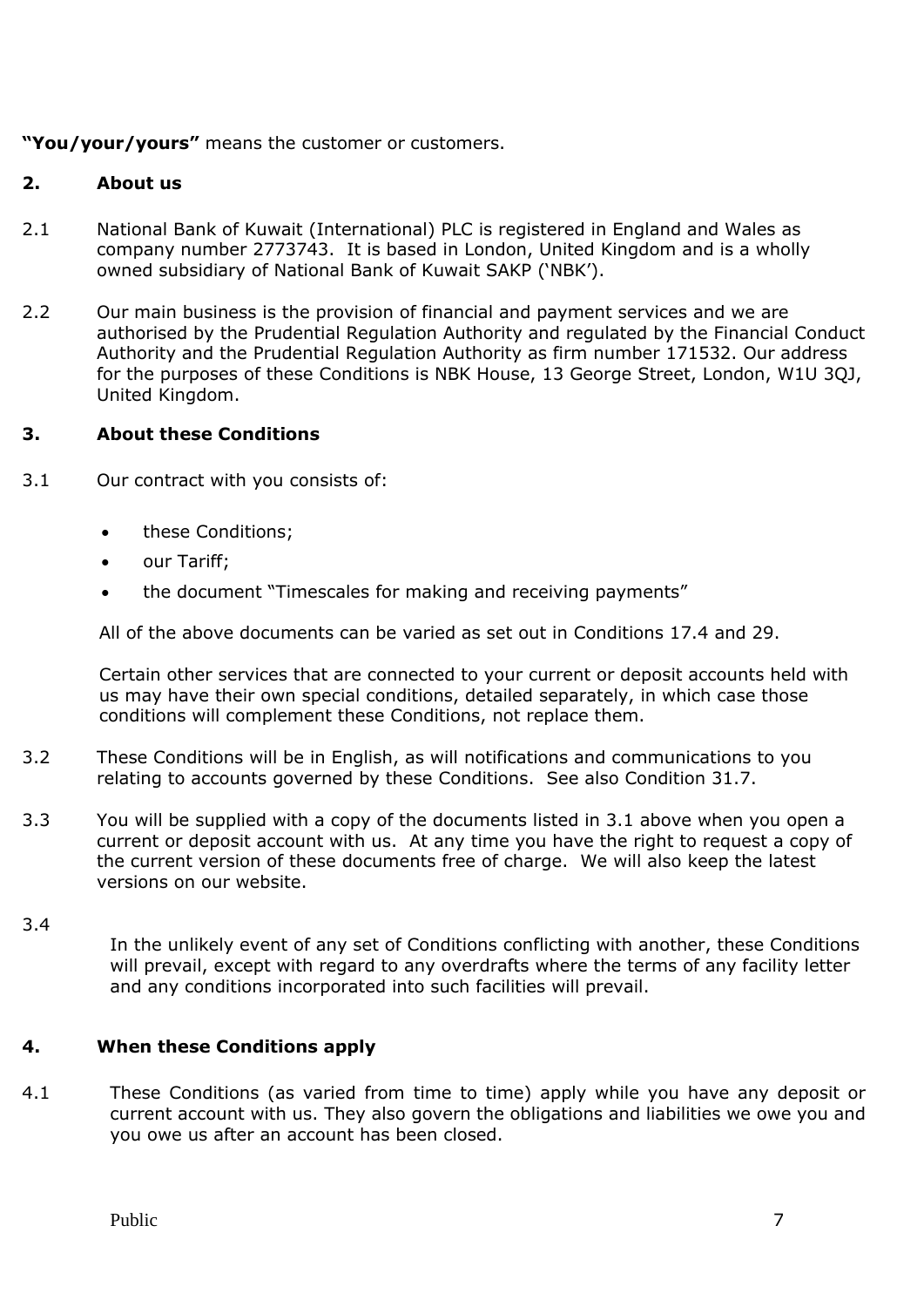# <span id="page-7-0"></span>**5. Obligations**

#### *Our obligations to you*

- 5.1 We will provide you with any of the banking or payment services described in these Conditions. We will make reasonable efforts to ensure that:
	- services are available at the times stated in these Conditions;
	- transactions and other business are processed as stated in these Conditions.
- 5.2 Where it is not possible to meet these standards owing to circumstances outside our control we will, if necessary, notify you as quickly as possible and attempt to minimise any cost or inconvenience to you. We will not be liable to you in such circumstances. Please see Conditions 21 and 27 which set out when we do and do not accept liability.

These Conditions also apply when we have used agents to provide certain services to you.

#### *Your obligations to us*

- 5.3 You will comply with these Conditions where they require you to do or not do something.
- 5.4 Within 14 days of any change in the information you have given us about yourself you will inform us in writing of the change, including:
	- any change of address;
	- any information you have given us for tax disclosure purposes, such as your tax residency or status as a US person.
	- You should be aware that the UK is party to several international agreements on tax compliance that may require us to share tax information on our customers with HM Revenue & Customs (HMRC), who in turn may share this with other tax authorities globally. In order to allow us to comply with these agreements, you must promptly provide to us any information we may request from you (and/or any connected person) in relation to your Account(s).

#### <span id="page-7-1"></span>**6. Communications**

- 6.1 We will correspond with you at the address or email address which you designate for this purpose.
- 6.2 You agree that we may contact you via email, text message, telephone, post and by using any other contact details given in your account opening application. You agree to provide us with accurate contact details and that you will tell us of any changes to these contact details in accordance with Condition 5.4 so that we hold and continue to hold up to date contact information on you.
- 6.3 Some means of communication are less secure than others, and you agree that you are responsible for your choice of communication and for any weaknesses which that may entail.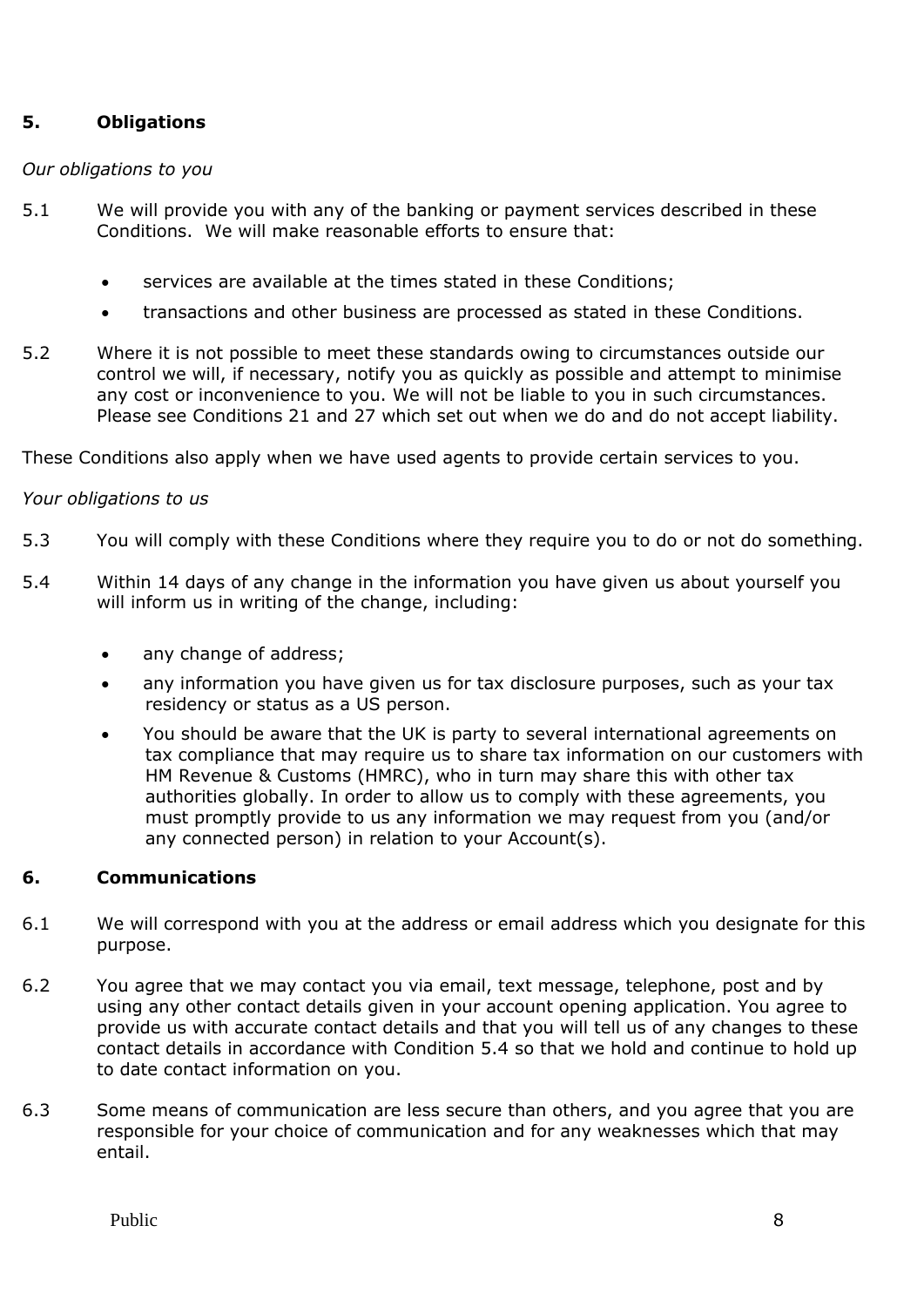- 6.4 Except where you are using a debit card, or online banking or where a telephone or facsimile (fax) procedure has been agreed, any orders to make payments or transfers must be evidenced by your instruction in writing or other paper document, and any instruction to cancel a payment order must be evidenced in writing.
- 6.5 You should, however, contact us by the quickest means convenient for you if you wish to cancel a payment order. Please refer to Condition 18.3 for our normal time limits for cancelling a payment.
- 6.6 No instructions will be effective unless and until actually received by us.
- 6.7 You agree that we can leave on an answer-phone, fax machine or with the person answering the telephone a message for you to contact us.
- 6.8 You agree that telephone calls between you and us may be recorded so that we have a record of your instructions. From time to time we will also monitor telephone calls for staff training purposes to enable us to maintain our service quality. Please be aware that we do not remind callers before each phone conversation that the call may be recorded. For further details how we process personal data please refer to Condition 24.
- 6.9 Where we are required to send you information, including information under the Payment Services Regulations 2017, we will send it to you at a frequency the regulations require. Certain information that we provide to assist you and meet our obligations is always available on our website. This includes information about our charges and about the timescales for making and receiving payments. If you would like us to send you any particular information, please ask us for it.
- 6.10 In the event that we suspect that fraud has occurred, or is occurring on your account we will be entitled to contact you by any means at our disposal. This may include phoning, emailing or texting you. When we contact you we will never ask you to disclose your PIN or Password. If anyone does ask you for such information, they are not genuine and you should not supply the information sought.

# <span id="page-8-0"></span>**7. Working days**

- 7.1 We are open for business and transactions may be carried out on any working day.
- 7.2 When you visit our branch or main office, and for your protection, we may need to ask you for identification, so please bring your passport and/or ID card with you.

# <span id="page-8-1"></span>**8. Illegal use of your account**

8.1 Your account must not be used for illegal purposes.

# <span id="page-8-2"></span>**9. Minimum balance**

9.1 We set a minimum balance for certain accounts and will not open those accounts for smaller sums. For deposit accounts the minimum balance is always set out in the table of Deposit Interest Rates on our website. You will be told the minimum balance for current accounts when you apply to open one. We reserve the right to close accounts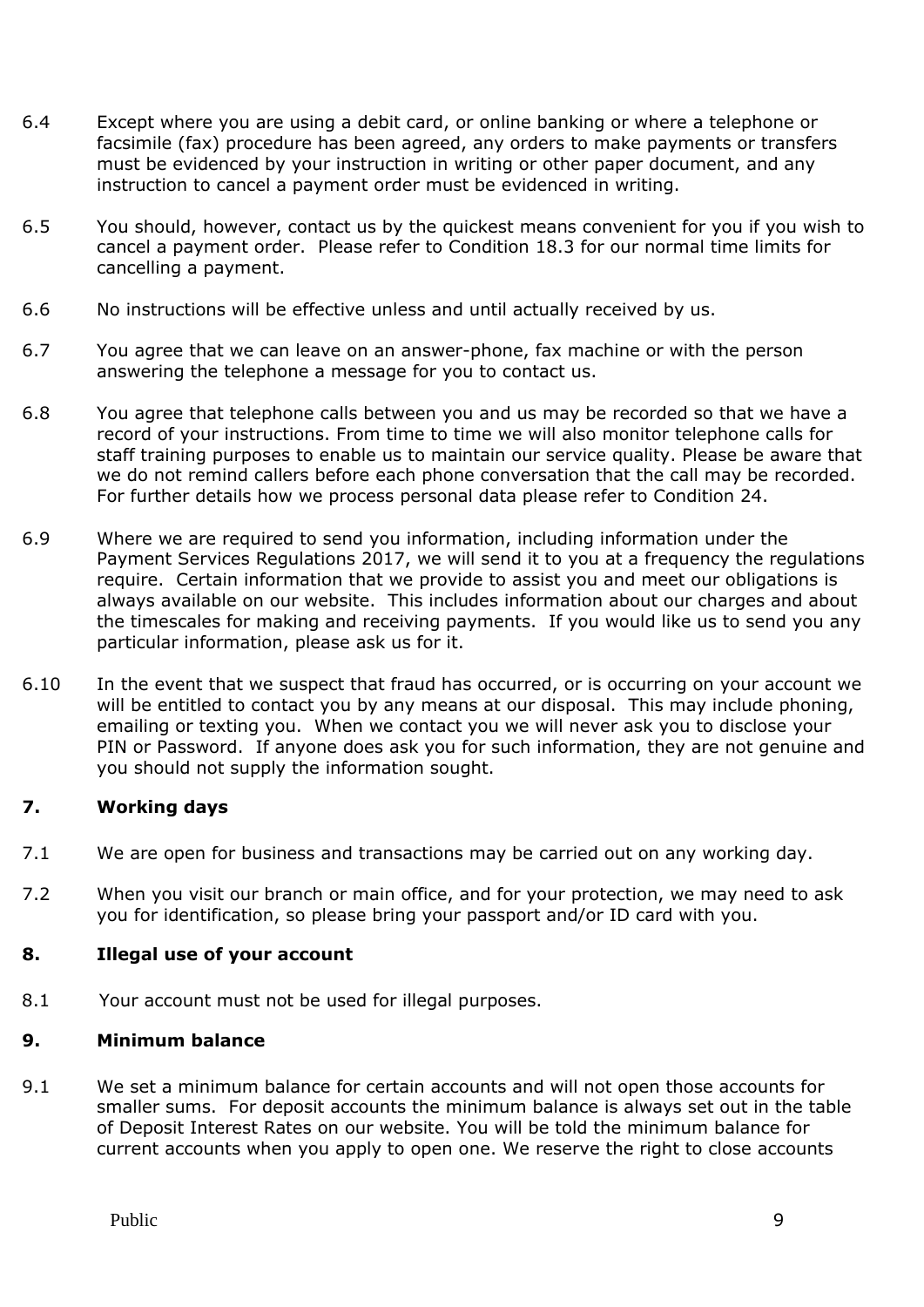which fall below the minimum balance, although we will always contact you before we do so and give you an opportunity to bring the balance above the minimum required.

9.2 If the balance in your Account falls below the minimum balance for that account we reserve the right to charge you a fee. The fee will be set out in our Tariff of Charges, which will also state how frequently we charge this fee.

#### <span id="page-9-0"></span>**10. Transaction information**

- 10.1 We will send free of charge by post or by any other method we have agreed with you account statements showing your account balance and transactions as follows:
	- current accounts and overdrafts: monthly;
	- call accounts: quarterly;
	- notice accounts: at least annually;
	- fixed deposits: no statements but confirmations of balances on request.

If you use NBKONLINE you may also access such information by this means.

- 10.2 In the case of joint accounts, we will send one statement unless you tell us in writing that each party requires a separate statement.
- 10.3 Please check the completeness and accuracy of statements and inform us promptly of any discrepancies.
- 10.4 We will supply additional copies of paper statements only on request. A charge will be made for supplying these as set out in our tariff of charges.

# <span id="page-9-1"></span>**11. Joint accounts (including accounts involving minors)**

- 11.1 If there is more than one party to the account (including a business account), the following provisions apply.
- 11.2 Each party must complete and sign a separate application to open the account. All parties must also sign a joint account mandate.
- 11.3 Each of you is responsible for complying with these Conditions. If any of you do not comply, we can take action against any or all of you jointly or separately. For example, we can take action to recover any overdrawn amount from any of you, even if you as an individual did not make the withdrawal that created the overdraft.
- 11.4 Unless joint signatures are required, any one of you can do the following without the permission or knowledge of the others:
	- withdraw money;
	- initiate or end a service:
	- request statements, debit cards and/or other services.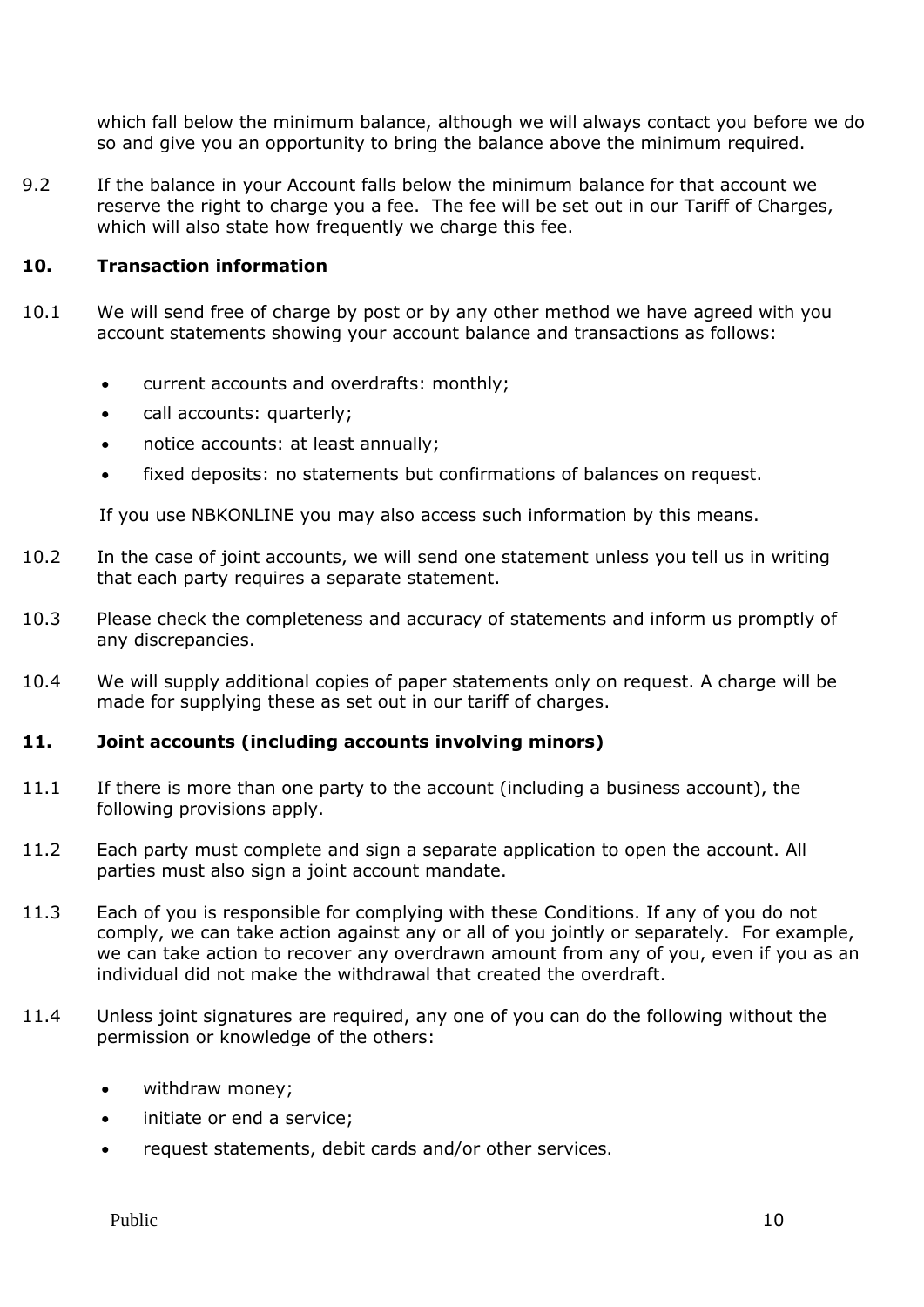- 11.5 We will not normally enquire about the purpose of any instruction or confirm instructions with the other account holders. However, we have the right not to accept instructions from one account holder if we suspect that the withdrawal is against the interest of the other account holder(s).
- 11.6 We may give any information about your joint account to any one of you, although you can ask us to send you separate current account statements if you live at different addresses. A notice we send to one of you will count as notice to all of you, unless you have asked us to notify you each separately.
- 11.7 If you wish to take someone off the account or add another person to the account, or authorise someone else to operate the account, you must all provide us with a signed request to do so. If this is not possible due to the incapacity of one or more of you we will decide on a case by case basis what changes we can accept.
- 11.8 If you wish to close the account, we will accept instructions in accordance with the mandate. This means that if the account mandate authorises us to act on the instructions of just one account holder we will close the account if we receive instructions from just one account holder. Closure of any account will still be subject to any applicable notice period or fixed term arrangements.
- 11.9 If we become aware of a dispute between you, we may stop any of you using or disposing of the balance on the account individually until the dispute is settled.
- **11.10 If any party of the account dies, and subject to any claim which we or a third party may have on the estate of the deceased, we will continue to act on the instructions of the surviving account holders, including allowing them to make withdrawals. Except where the law requires otherwise, the right of survivorship applies to joint accounts held with us. This means the ownership of the account balance at the time one of you dies will pass to the surviving account holder(s). If the only survivors are minors an adult will need to be added to the account to be able to give us valid instructions for operating the account (see Condition 11.11 below).**
- 11.11 Minors cannot be sole account holders. All accounts which include minors must be joint accounts with one or more adults. Minors will not be allowed to authorise transactions. When a minor reaches the age of 18 he or she should inform us and we will obtain new mandates for operating the account.

# <span id="page-10-0"></span>**12. Fixed term deposits**

12.1 When you place a fixed term deposit with us you will be advised of the interest rate at that time. Funds on a fixed term deposit are not available for withdrawal until the maturity date of the deposit. We may, at our discretion, permit early withdrawal (breakage) in which case you will have to pay the breakage fee which we will inform you about before we proceed. Interest is at a fixed rate and is paid on maturity. If instructions are not received two working days prior to the maturity of the deposit, the principal and interest will be automatically re-deposited, at the prevailing rate of interest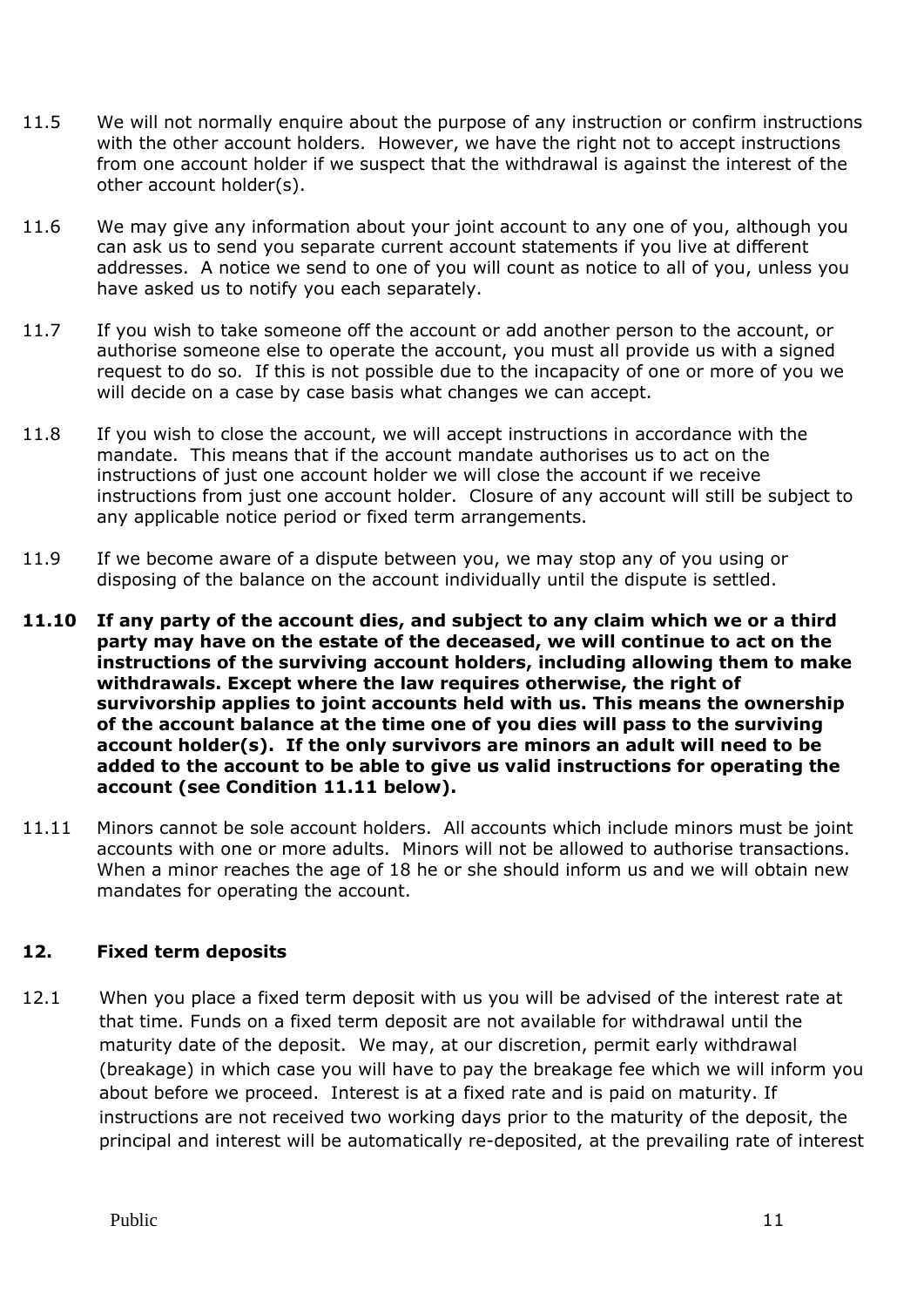<span id="page-11-0"></span>for the same fixed term (or the nearest equivalent if we have stopped offering deposits for that term).

# **13. Notice accounts**

- 13.1 When you deposit in a notice account with us you will be advised of the interest rate at the time. You will need to give us notice in writing before you can withdraw some or all of your deposit. The notice period will be specified to you when you open the account. If we receive your notice on a working day, the notice period starts on that day. If we receive it on a non-working day, the notice period starts on the first working day after receipt.
- 13.2 We will accept notice by email for the purposes of calculating when notice was received, but you must follow this up with a written and signed notice which we must receive before the notice period expires.
- 13.3 When you give us notice to withdraw funds or to close your notice account we will credit the funds to your current account when the notice period expires.
- 13.4 We are under no obligation to allow you to withdraw funds before the relevant notice period has expired, even if you offer to pay a charge for early withdrawals. If we are willing on a particular occasion to permit an early withdrawal we will tell you what our charge is before you make the withdrawal. If on a particular occasion we waive our right to insist on the full notice period, this does not mean that we have to waive our right on any other occasion.
- 13.5 Interest is paid monthly on Notice Accounts. This interest will be added to the balance of your Notice Account unless you have given us written instructions to pay it to your current account.

# <span id="page-11-1"></span>**14. Overdrafts**

- 14.1 Overdrafts are only available by prior arrangements with us. The amount of any borrowing is repayable on demand (that is, whenever we demand it). If you overdraw your account without prior arrangement you must immediately pay sufficient money into your account to put it into credit, taking account of any interest and charges you will have incurred. Similarly, if you exceed the limit of an overdraft facility you must immediately pay sufficient funds into your account to bring yourself within your overdraft limit.
- 14.2 If your account is overdrawn without you having an overdraft agreement with us or you exceed your agreed overdraft limit, we will charge our unarranged overdraft interest rate on the whole amount by which you are overdrawn (or on the amount which exceeds your agreed overdraft limit) until it has either been repaid or we have agreed the overdraft. The unarranged overdraft interest rate can be found in our Tariff which is on our website [https://nbk.com/london.](https://nbk.com/london)
- 14.3 For personal (non-business) current accounts we set a limit on the interest and charges we apply to unarranged overdrafts. This is known as the "Maximum Monthly Charge" and is set out in our Tariff under the heading "Monthly Cap".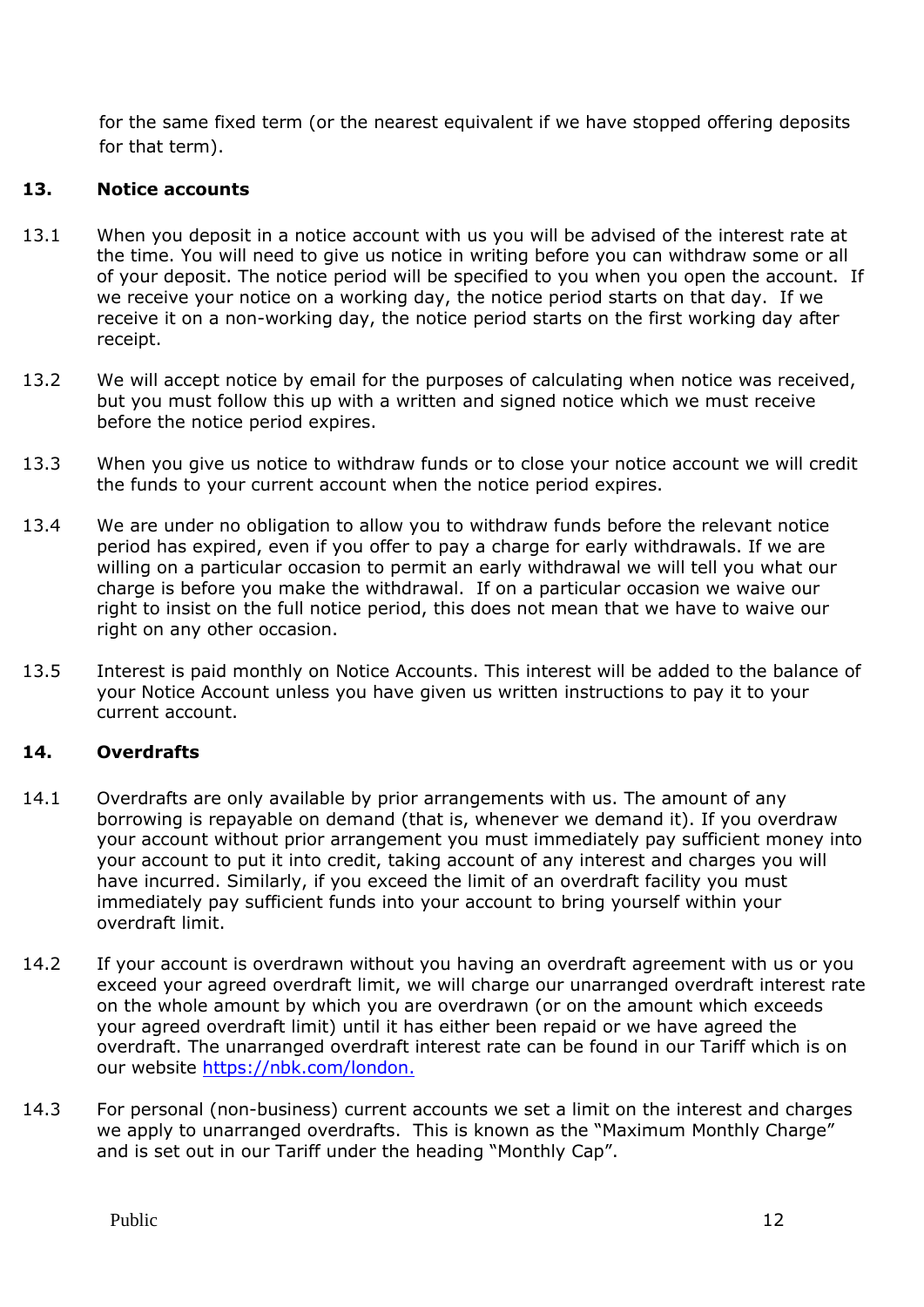# <span id="page-12-0"></span>**15. Authorising a third party to operate your account**

- 15.1 You may authorise someone else to operate your account by signing a third party mandate and/or a power of attorney.
- 15.2 For taxation and succession purposes such a third party will not be considered a beneficiary of the account.
- 15.3 We will not be responsible for the action (or failure to take action) of anyone authorised to operate your account if we have not been informed in writing, or otherwise had no reason to suspect, that they were acting contrary to your wishes, or if we have not been informed that you have withdrawn that third party's authority to act on your behalf.

# <span id="page-12-1"></span>**16. Fraud awareness and reporting**

16.1 You must let us know straight away if you become aware of, or suspect, any fraudulent activity concerning your accounts. You agree that we may provide the Police or other third parties with any information we consider relevant in respect of the alleged fraud. You also agree to give us all the information you possess about the transaction(s) and to take all reasonable steps we deem necessary to assist with the recovery of any funds stolen by a fraudster.

# <span id="page-12-2"></span>**17. Access to your money**

- 17.1 *When we will make a payment*
- 17.1.1 If you instruct us, we can make payments in any case where:
	- your account is in funds, or
	- you have an approved overdraft facility, or
	- you have another account with available funds (although this will only be done at our discretion, not automatically)
- 17.1.2 We can also make a payment even if there are insufficient funds if we, at our discretion, decide to permit the payment because in our judgement it is in your interest for the payment to be made or because we know that funds to be credited to your account have been received late in the day or are in the course of transmission or clearing.
- 17.1.3 We will keep a written record of any special circumstance where your approval is necessary before we make a payment.
- 17.2 *Right to withhold payment or reject a credit in certain circumstances*
- 17.2.1 You must co-operate with us if we have received instructions in relation to your account which were not given, or which we suspect were not given, by you.
- 17.2.2 We may refuse to carry out an instruction if: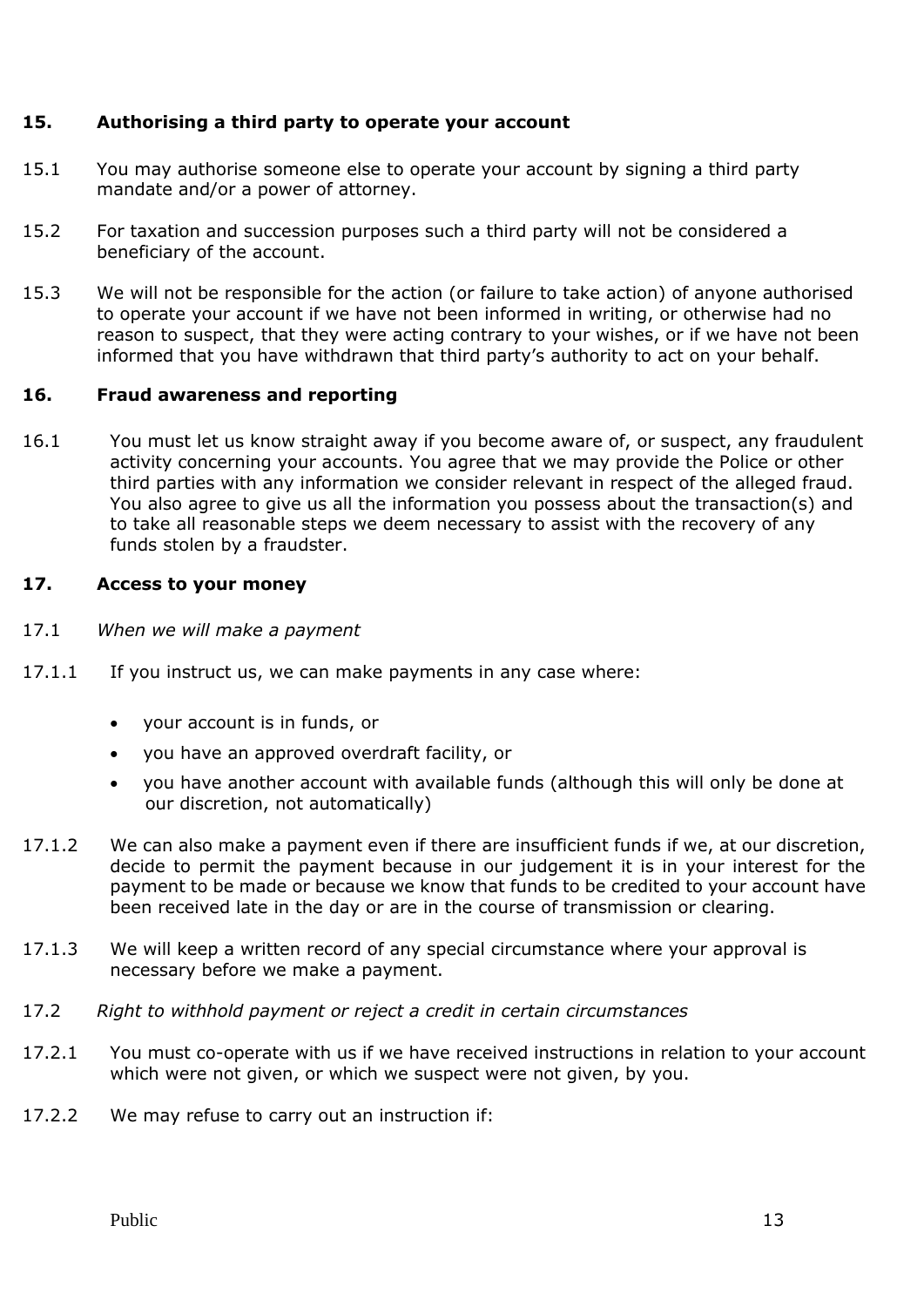- we doubt the authenticity of the instruction or do not consider it to be sufficiently clear; or
- we believe that acting on the instruction might put us in breach of any law, regulation, code or contractual obligation binding on us; or
- we have reasonable grounds for believing that your account or card has been or is likely to be misused, whether fraudulently or otherwise; or
- in our reasonable discretion any other valid reason applies.
- 17.3 *Stale and post-dated cheques*
- 17.3.1 We may decline to accept cheques presented more than six months after the date they bear. We will contact you if we do this.
- 17.3.2 We will not be bound by you post-dating a cheque and we may pay it whenever it is presented.
- 17.4 *Timescales for payments*
- 17.4.1 On our Website is a document "Timescales for making and receiving payments". This sets out information about when payments sent to you will reach your account and when payments sent by you will reach the account of the payee. This information includes the cut off times for making payments. It also covers the cheque clearing cycle which affects when a cheque you have paid in will be available for drawing.
- 17.4.2 The information covers national and international payments, whether in GBP or other currencies.
- 17.4.3 The timescales we set out are designed to meet the Payment Services Regulations 2017, as amended from time to time.
- 17.4.4 We may change the information on our website from time to time without notice to you to reflect either (i) changes in payment systems or cut off times agreed between banks; or (ii) new legislation.

# <span id="page-13-0"></span>**18. Payment services**

- 18.1 We offer a range of payment services which enable you, through your current account, to:
	- issue and pay in cheques
	- make payments to others
	- receive payments from others
	- use a debit card
	- set up arrangements for regular payments such as standing orders
	- pay in cash at our branch
	- withdraw cash, either at our branch or via ATMs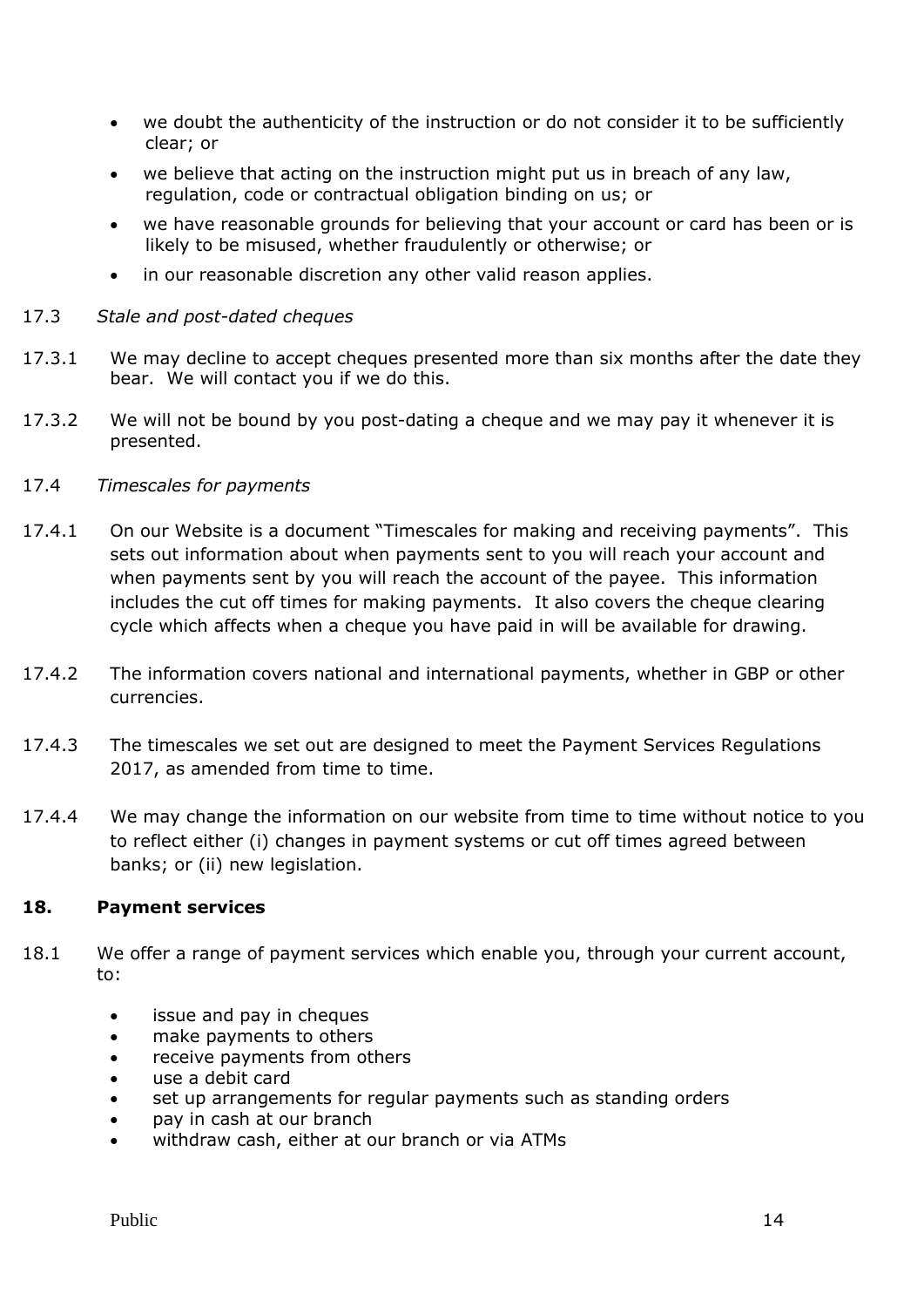#### 18.2 *Making payments*

- 18.2.1 You will be responsible for the accuracy of your instructions. We will not take steps to ensure you have given us the correct details for the payee's bank account.
- 18.2.2 You must use the transaction procedures and/or paperwork specified; otherwise, we will not be able to process your payment instruction. If that happens we will have no liability for any loss or other adverse consequence which you incur.
- 18.2.3 If you wish to make a payment to someone else's bank account in the United Kingdom you must supply us with the payee's name, their account number and the sort code of their bank. If you wish to make a payment to an account outside the United Kingdom you must supply us with the payee's name, the name of their bank and the payee's IBAN.
- 18.2.4 Your instructions to us to make a single payment or a series of payments (such as a standing order) will be taken as your consent to make payment. Your instructions may be in writing, or may be by using your debit card or may be made via NBKONLINE or some other electronic means. Where required by law we will only accept your payment instructions if we have been able to verify them through Secure Customer Authentication.
- 18.2.5 When we have your authorised instructions in the form required we will carry out that transaction or service as agreed, unless prevented from doing so for legal or operational reasons outside our control or for any other valid reason.
- 18.2.6 We will inform you as quickly as possible and by any efficient method if we will not execute a payment order and, if it is lawful to do so, we will provide you with the reasons and (if relevant) what you need to do to correct the order. We may charge you a reasonable amount to cover the cost of the additional work involved in clarifying and executing the order.
- 18.2.7 We may place a maximum limit, for each transaction and/or the daily total, on card and NBKONLINE transactions, and we will advise you of this.
- 18.2.8 We will maintain accurate records of all instructions you give to us.
- 18.2.9 When you are the payer you will bear any charges for a payment to a payee's payment service provider. We will not deduct any charges from the amount you have instructed us to pay.
- 18.2.10 We will be liable to you for the incorrect execution of a payment unless we can prove to you that the payee's bank or other payment service provider received the amount of the transaction within the timescales set by law.
- 18.2.11 If any of your payment instructions are not correctly executed we will, regardless of any liability on our part, make immediate efforts to trace those payments and tell you of the outcome. We will not charge you for this.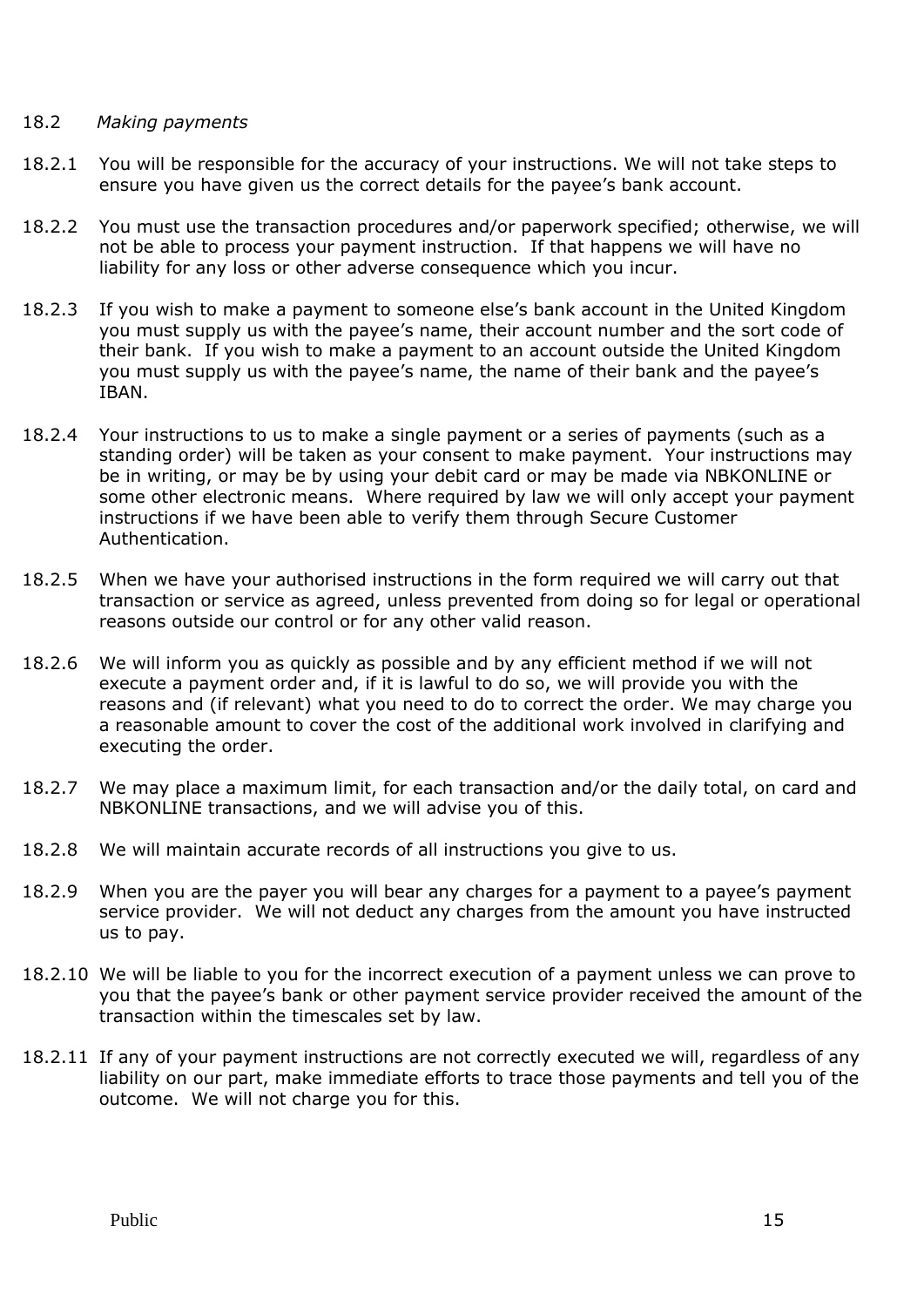- 18.2.12 If any of your payment instructions are not correctly executed and the payee's payment service provider is not liable for this then we will accept liability and will, without delay, restore your account to the state it would have been in had the incorrectly executed payment not taken place. Any such refund will be given a value date no later than the date the payment should have left your account. This means that any interest you have incurred as a result of the incorrectly executed payment will be refunded to you.
- 18.2.13 For the avoidance of doubt, Condition 18.2.12 does not entitle you to a refund if the incorrect execution meant the payment amount never actually left your account, though you may be entitled to compensation for the consequences of the payment not being executed in accordance with your instructions and you will be entitled to reimbursement of any transaction fee you were charged.

#### 18.3 *Cancelling payments*

- 18.3.1 We require your written confirmation to cancel a payment. You can cancel a payment arranged for a specific day and you can cancel a series of payments you have instructed us to make, for example a standing order. You can make such cancellations up to the working day before the payment is due to be paid, but you may only cancel a payment later if we agree. It may not be possible to stop a direct debit or any other payment if you cancel later than the previous working day.
- 18.3.2 You may ask us to stop payment of a cheque which you have issued. We charge for stopping cheques, although we may be unable to prevent payment after the cheque has been presented. We cannot stop a banker's draft you have asked us to draw for you.
- 18.3.3 We may stop a payment where there are reasonable grounds relating to security or suspected unauthorised or fraudulent use of an instrument such as a debit card, direct debit instruction or cheque.

*Debit cards*

- 18.4 Conditions relating to cancelling card payments are set out in 26.3.1 and 26.10.
- 18.5 *Returned cheques*
- 18.5.1 If a cheque paid into your account is returned unpaid the amount of the cheque will be deducted from your account. We may make a charge if this occurs.
- 18.5.2 If you make a withdrawal, a payment or a transfer against a cheque which is later returned unpaid, and deducting the amount of the unpaid cheque from your account makes your account go overdrawn, or results in the overdrawn balance exceeding an existing overdraft limit, we will treat this as an informal request for an overdraft (or for an increase in your existing overdraft limit).
- 18.5.3 We will charge you for any cheque which you draw, which we are unable to pay owing to lack of cleared funds at the time when presented.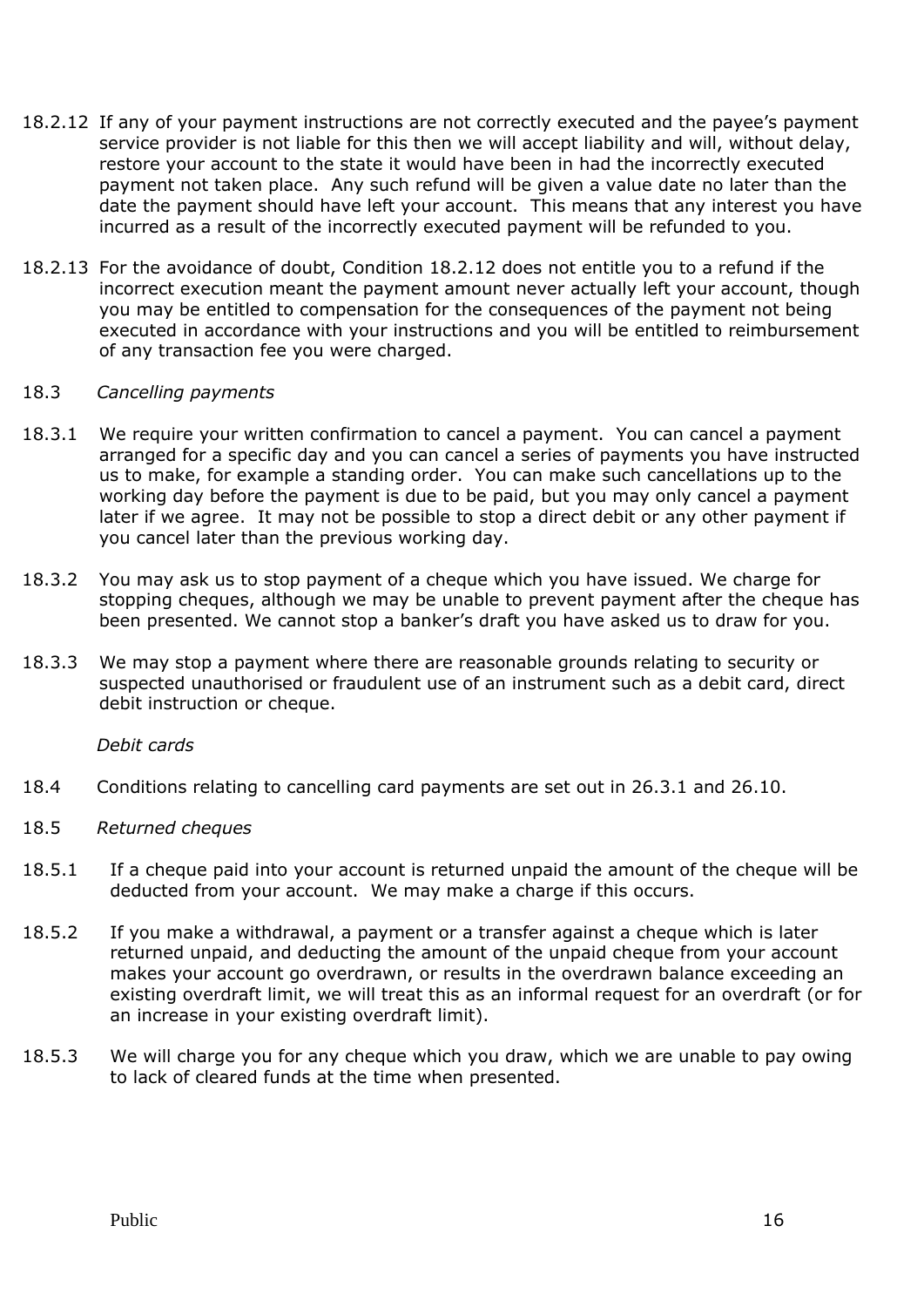# 18.6 *Refunds for direct debits and recurring card payments*

- 18.6.1 If you authorise direct debit payments or recurring card payments from your current account and at the time of authorisation you do not specify an exact amount you are authorising you will, subject to the remaining sub-conditions in this condition 18.6, be entitled to a refund if the amount of any payment under that direct debit or recurring card authority exceeds the amount you could reasonably have expected taking into account your previous spending patterns and the circumstances of your case.
- 18.6.2 If you are entitled to a refund under sub-condition 18.6.1 you will be entitled to be refunded the full amount of the payment in question. That refund will be given a value date no later than the date of the transaction being refunded.
- 18.6.3 You will not be entitled to a refund under sub-condition 18.6.1 if the reason for the debit exceeding the amount you could reasonably have expected is because of currency exchange fluctuations and the reference exchange rate was applied. The reference exchange rate for direct debits is our spot exchange rate for the currency in question on the date and time the direct debit was deducted from your account. For card transactions the reference rate is that described in Condition 26.1.2.
- 18.6.4 You will also not be entitled to a refund if you directly gave us your consent for the payment to be made and, where applicable, information about the payment was provided to you in an agreed manner by either us or the payee at least four weeks before the due date of the payment.
- <span id="page-16-0"></span>18.6.5 Conditions 21.2 and 21.3 give you more information about claiming refunds.

#### **19. Interest, exchange rates, charges and taxes**

#### 19.1 *Interest rates and charges for services*

- 19.1.1 When you open an interest bearing account with us we will provide you with a summary sheet in prescribed form setting out the rate payable and other useful information,. If you open a payment account with us (such as a current account) we will provide you with a document setting out the timescales for making and receiving payments and our Tariff of Charges. The latest version of the summary sheet for each interest bearing account, the Tariff of Charges and the document setting out the timescales for making and receiving payments can be found on our Website, as can our latest table of interest rates applicable to the account we offer. You can also obtain these documents on request by contacting our office. All of these documents are subject to be varied from time to time.
- 19.1.2 We reserve the right to vary interest rates from time to time unless we have expressly agreed with you that your interest rate is fixed.
- 19.1.3 For credit interest (the interest we pay you on credit balances), we may increase the interest rate on the account at any time without notice but we will tell you about it within a reasonable time after the change has taken effect. If we decrease the interest rate we will tell you about it 14 days before the change comes into effect. If you have a Notice Account with us you can inform us that you wish to withdraw all or some of your money and you will be permitted to do so without any penalty for early withdrawal. This right to penalty free withdrawals applies for a period of 30 days after you are deemed to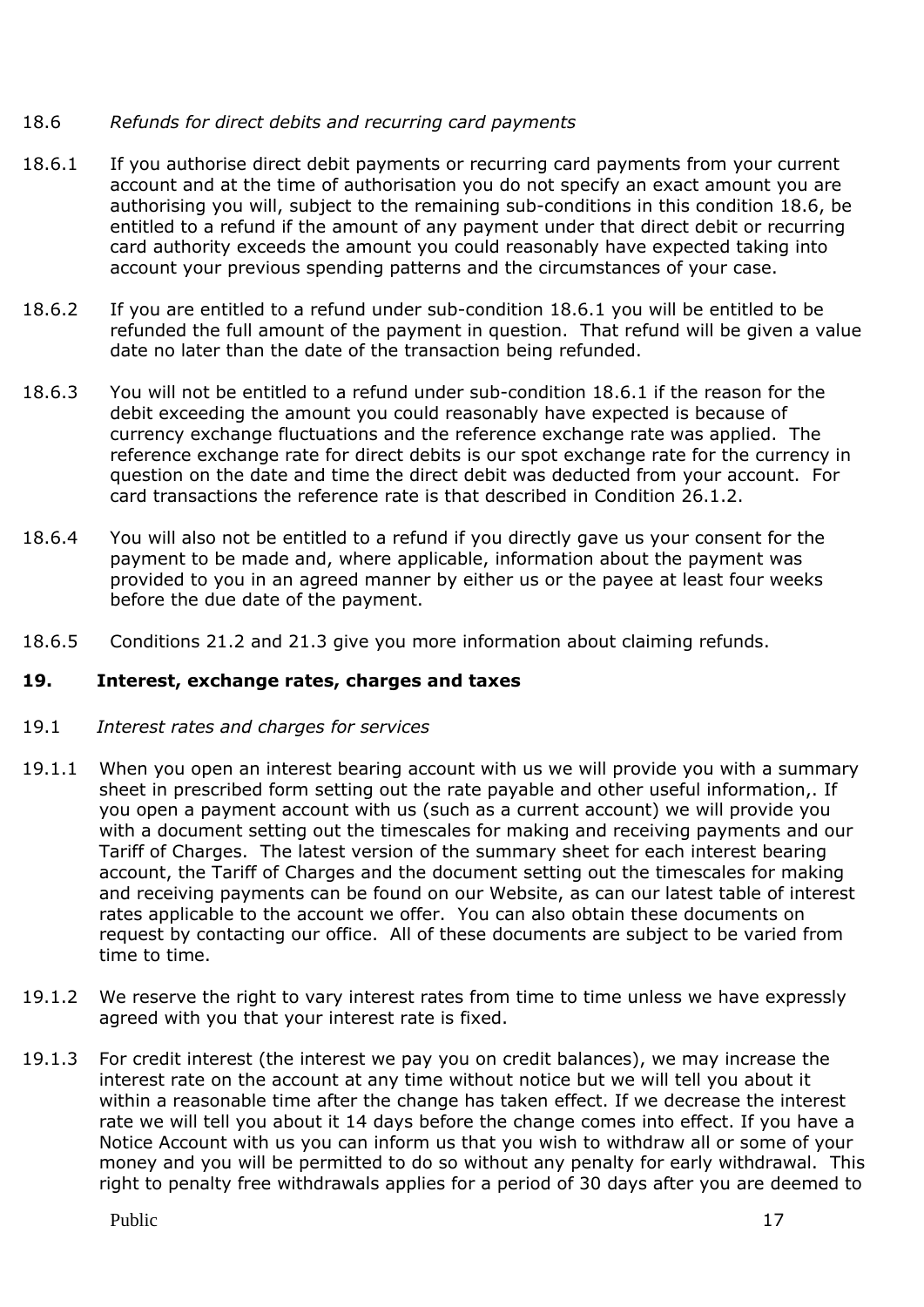have received notice of a reduction in interest rates. You are deemed to have received notice from us 14 days after we have posted the notice to you. If we have emailed you or given you notice by way of a message on NBKONLINE Banking the notice will be deemed delivered upon the day it was sent, unless it was sent on a non-working day, in which case it will be deemed to have been received on the first working day after being issued.

- 19.1.4 If you open a payment account with us we will provide you with a document setting out the timescales involved in making and receiving a payment (see condition 17). We will also give you a Tariff of Charges both are available on our Website.
- 19.1.5 You agree that our cheque collection charge may be deducted before crediting your account with any cheque proceeds.
- 19.1.6 You accept that we will have no liability for, or any involvement with, a remitter (sender) of funds instructing their bank to deduct transaction charges from an amount paid to you.
- 19.1.7 Charges for services not set out in our Tariff of Charges will be negotiated and agreed individually and any charges will be notified to you in sufficient time for you to be able to cancel the arrangement if you do not wish to accept the charges quoted.
- 19.1.8 Authorised (arranged) overdraft interest rates are negotiated and agreed individually. Unarranged overdrafts are charged interest at a standard rate, stated in the Tariff. The total interest and other charges we will charge you in any month for an unarranged overdraft is subject to a cap, which is set out in our Tariff of Charges under "Monthly cap".
- 19.1.9 Where the Payment Services Regulations 2017 ("PSR") entitle you to information in connection with your payment account we will not charge you for that information unless:
	- 19.1.9.1 you have asked us to provide information more frequently than you are entitled to under PSR;
	- 19.1.9.2 your request also asks for information which exceeds what PSR entitles you to;
	- 19.1.9.3 your request is to send the information to you by means of communication not covered in these Conditions.
- 19.1.10 If we do charge you under Condition 19.1.9 above, our charges will correspond to the actual costs we incur in providing you with that information.
- 19.2 *How interest is computed and applied*
- 19.2.1 The annual interest rate for USD and EUR accounts is calculated on a 360 day year. For GBP and KWD accounts it is calculated on a 365 day year. Information on how we calculate interest for other currencies is set out on our Website in the same section as our Table of Interest Rates.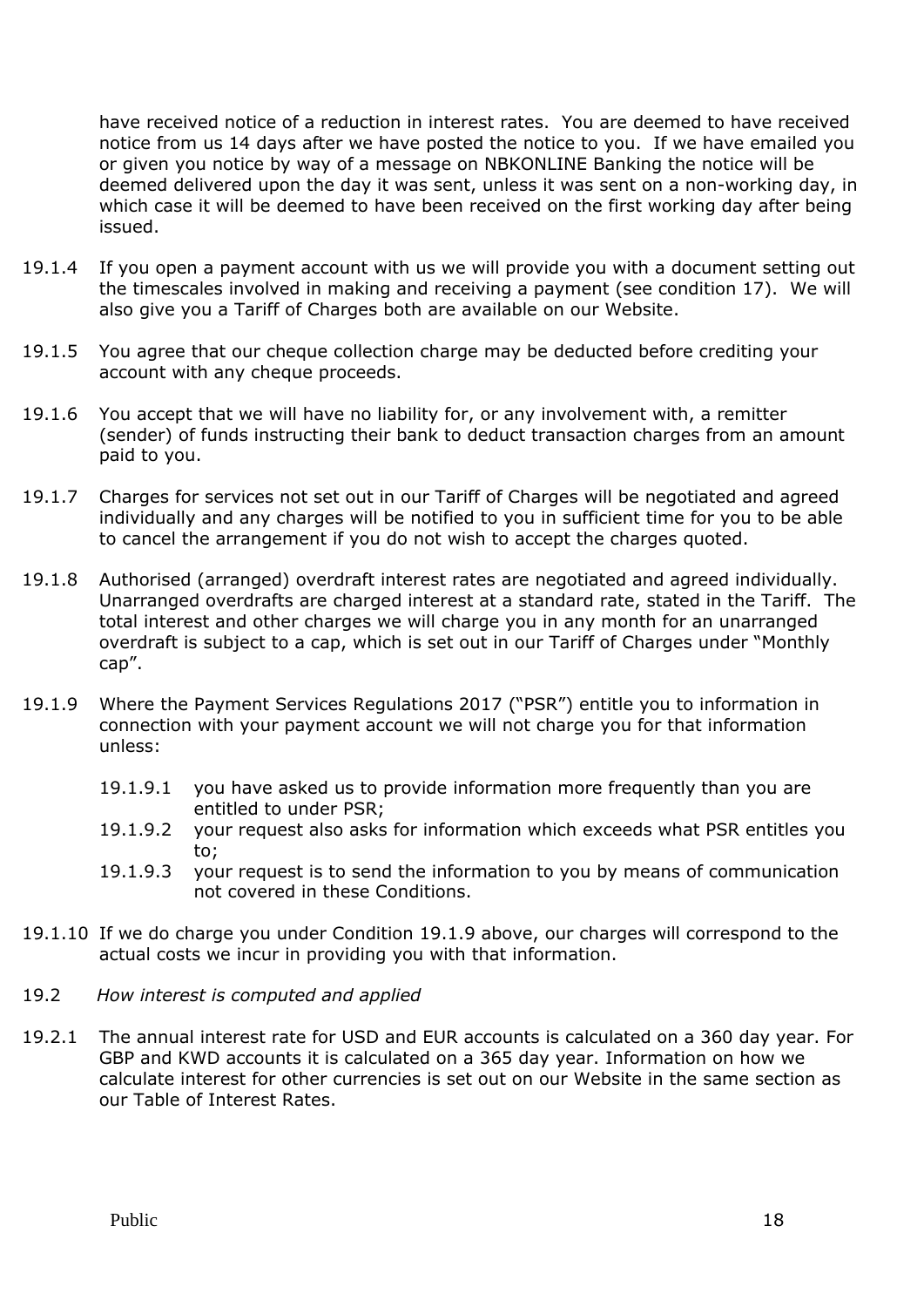- 19.2.2 Interest is charged on overdrawn accounts and paid on Watani Super, call, notice and fixed rate accounts. It is computed by applying the advised per annum rate to the daily cleared balance. Interest is paid on the maturity of fixed deposits and is computed as the amount of the deposit for the tenor at the advised or agreed per annum rate.
- 19.2.3 Please note that it is possible for an interest rate for credit balances on a current or deposit account to be negative. This means that interest is deducted instead of credited to your account. The table of interest rates on our website will state if an interest rate is negative.
- 19.2.4 The cleared balance is the balance after all outstanding inward and outward payments have been processed through the interbank clearing system. Therefore, your account balance may include uncleared items. If there is insufficient cleared money in your account we may not be able to make the payments you require.
- 19.2.5 Interest is applied to your accounts as follows:
	- overdraft (debit) interest, at month end;
	- notice accounts (credit) interest, monthly;
	- current, Watani Super and call accounts (credit) interest, at calendar quarter end, but if you close the account other than at a quarter end you will earn interest up to (and be paid on) the day when it is closed. Note that this Condition 19.2.5 does not mean that interest is necessarily paid on credit balances in current, Watani Super and call accounts (check our interest rates on our website) but if such interest is payable this condition tells you when it will be paid.
- 19.3 *Payments in other currencies*
- 19.3.1 You can instruct us to make payments in currencies other than the one in which your account is held. We will carry out your instruction if the requested currency is one we deal with. In such circumstances we will convert the amount to be paid into the currency you have chosen using the relevant spot foreign exchange rate at the time. Once we have converted the currency we will make the payment.
- 19.3.2 The rates for spot and forward foreign exchange transactions on accounts will be shown to you. Such rates are not packaged with payment transactions. A record is retained of the exchange rate (which is geared to the market rate).
- 19.4 *Watani Super account tiered interest rates*
- 19.4.1 For Watani Super accounts, the rate of interest paid depends on the account balance, and the tiered rates are set out in the interest rates schedule which can be accessed on our website.
- 19.4.2 The minimum balance required and the tier levels are subject to change, and up to date information is available on our website or from the branch at any time. The minimum balance condition does not prevent you from making withdrawals while your account is in funds.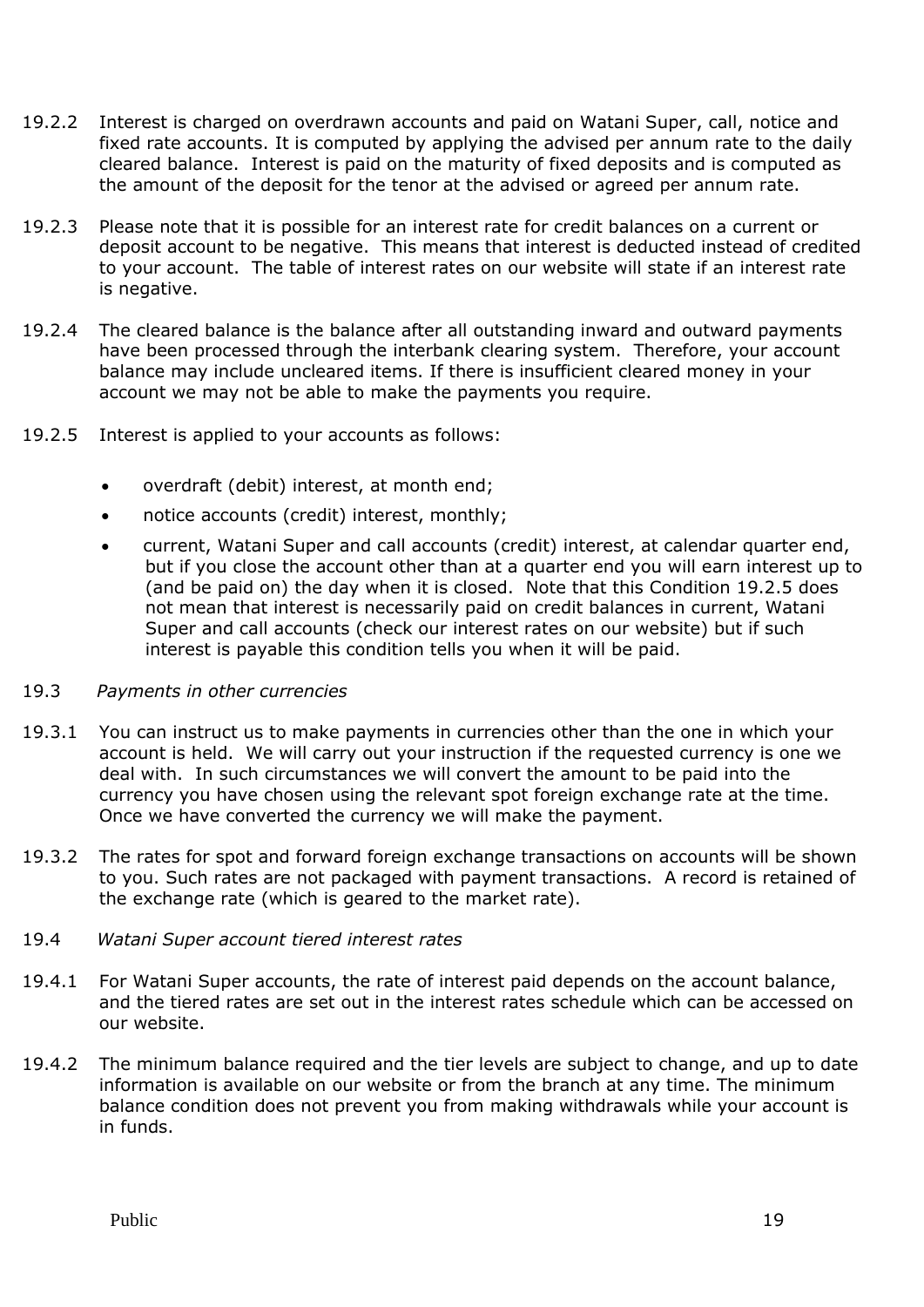# *Taxes*

19.5 Under current legislation we are not required to deduct any UK income tax from the interest earned on any of your deposits. However, depending on your country of tax residence and other factors, you may be liable for income tax on the interest we pay you. If required, you should obtain professional tax advice.

# *Other deductions from your account*

19.6 There may be circumstances in which we are required by law or regulation to pay from our own funds or other assets sums arising from a claim or claims by a government authority against you or your account. In these instances we may pay the amount(s) claimed and deduct an amount equal to such payment(s) and any associated costs incurred by us in connection with such payment(s) from your account. We will at the time we debit your account or accounts give you notice of the debit and why we have made it.

# **20. Other account management issues**

# <span id="page-19-0"></span>*Financial difficulty*

20.1 If we have reason to believe that you are in financial difficulty, we will pay due regard to your interests and will treat you fairly and in accordance with our policy on the treatment of customers in arrears. This includes any circumstances where we propose to exercise our right of set-off (see Condition 20.2 below).

# 20.2 *Our right of set-off*

- 20.2.1 In the event that you are in breach of any material obligation relating to a credit facility extended by us to you, or our Parent Company, and such breach is likely to affect repayment, we may set off (debit) any credit balances in accounts held in your name against amounts which you owe to us or our Parent Company. We will not exercise this right if it is likely to make you unable to pay Priority Debit in the United Kingdom. We may exercise the right to set-off whether either liability is present or future, liquidated or unliquidated, and whether or not either liability arises under the credit facility or these terms. If the liabilities to be set off are expressed in different currencies, we may convert either liability at a market rate of exchange for the purpose of set-off. Any exercise by us of its rights under this clause shall not limit or affect any other rights or remedies available to us under these terms or otherwise.
- 20.2.2 We will not set off any amount which we are aware is held by you for third parties.
- 20.2.3 Where we have exercised our right of set-off we will notify you promptly of this, stating the date when the right was exercised and the amount debited from your account(s).

# *If you die or are declared bankrupt*

20.3 If you die or are declared bankrupt we may still ask for any amounts owed on the account to be paid. If we do so, we will write to your personal representative or trustee in bankruptcy (or if you are a company or other corporate body, your liquidator or administrator), whichever is appropriate.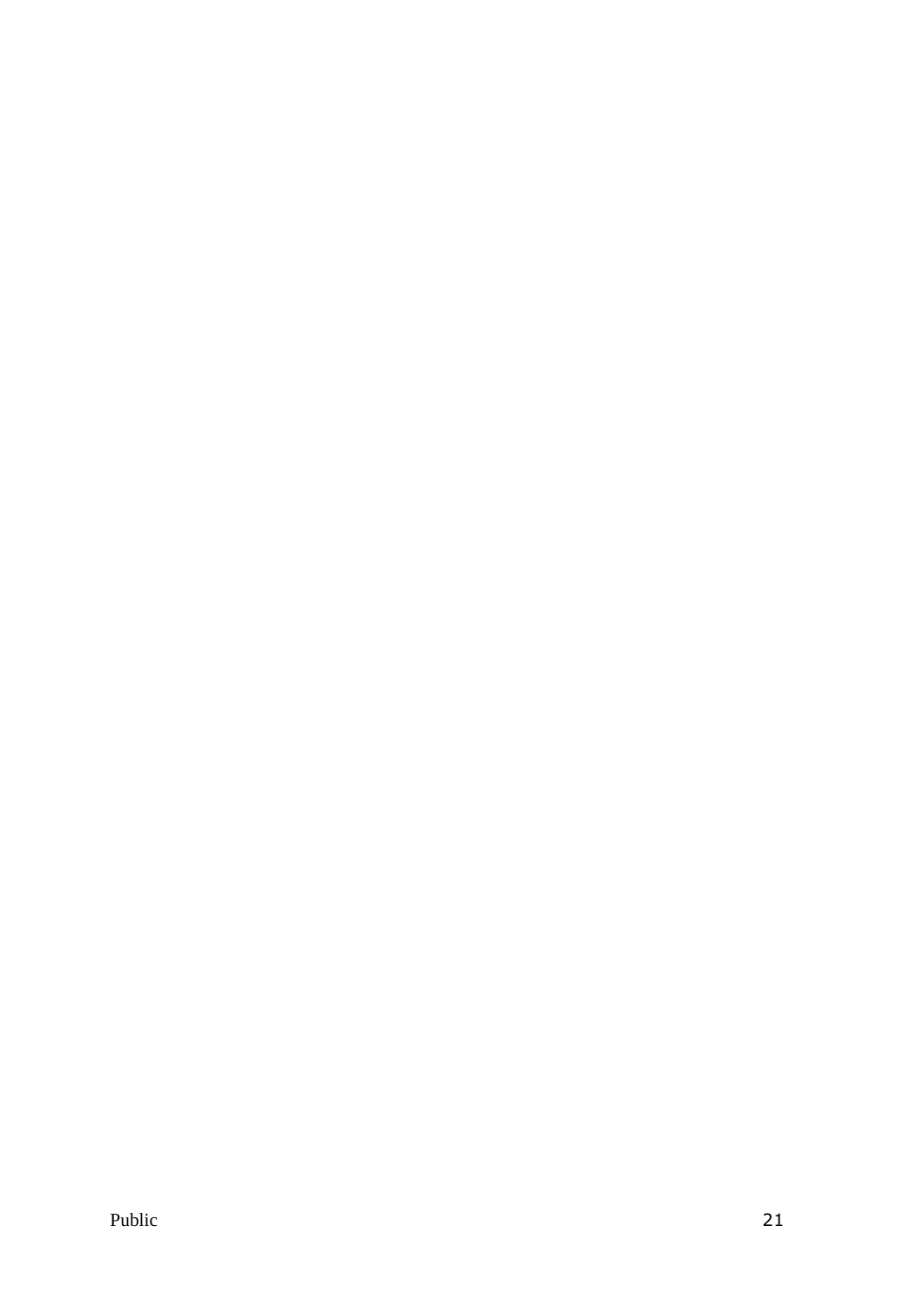# **21. Liability and refunds**

# <span id="page-21-0"></span>*General*

21.1 If we do or do not do something because the law requires this, neither we nor any of our officers, directors, employees or agents will be liable to you.

#### 21.2 *Payments and receipts*

- 21.2.1 We will have no liability to you for the consequences of errors, omissions or incompleteness in your payment orders or other instructions. This includes where a payment cannot be made, or is delayed while we seek the correct information from you. We are willing to make a reasonable effort to stop or recover any payment made on erroneous instructions, but we may charge you any costs incurred.
- 21.2.2 We do not undertake to check that your payment orders or other instructions are correct, or to verify that an IBAN or other identifiers for a payee provided by you are correct.
- 21.2.3 To the extent that the law permits, we will have no liability for any failure in executing your payment orders, or in processing receipts for your account, if such failure is compelled by applicable law or is the result of abnormal or unforeseeable circumstances outside our control and where (allowing for every reasonable effort on our part) the consequences could not have been anticipated or avoided.
- 21.2.4 If you claim that a payment has not been authorised by you, we will take steps to investigate it immediately. If we disagree with you, we must prove that the payment was authenticated correctly and that your payment was not affected by technical breakdown or some other deficiency. If we have no such proof we will reimburse you for the amount debited within one Working Day, but only if you tell us without undue delay once you realise that the payment was not authorised. In any event you must tell us within 13 months of the unauthorised payment taking place or we will not reimburse you.
- 21.2.5 If you claim that a payment transaction has not been properly executed or has been paid late we are liable to you unless we can prove to you and, where relevant, to the payee's payment service provider, that the payee's payment service provider received the amount of the payment transaction. If we cannot prove that, we will reinstate your account to the position it would have been in had the defective payment not taken place. You must tell us without undue delay once you realise that the payment was not properly executed and in any event you must tell us within 13 months of the improperly executed payment taking place or we will not reimburse you.
- 21.2.6 If we can prove that the payee's payment service provider did receive the amount of the transaction, the payee's payment service provider is liable to you and should make that amount available to the payee immediately.
- 21.2.7 Where a payment that is meant to come from your account is initiated by the payee's payment service provider (for example by way of direct debit) and the payment is late or is not executed at all, the payee's service provider is liable.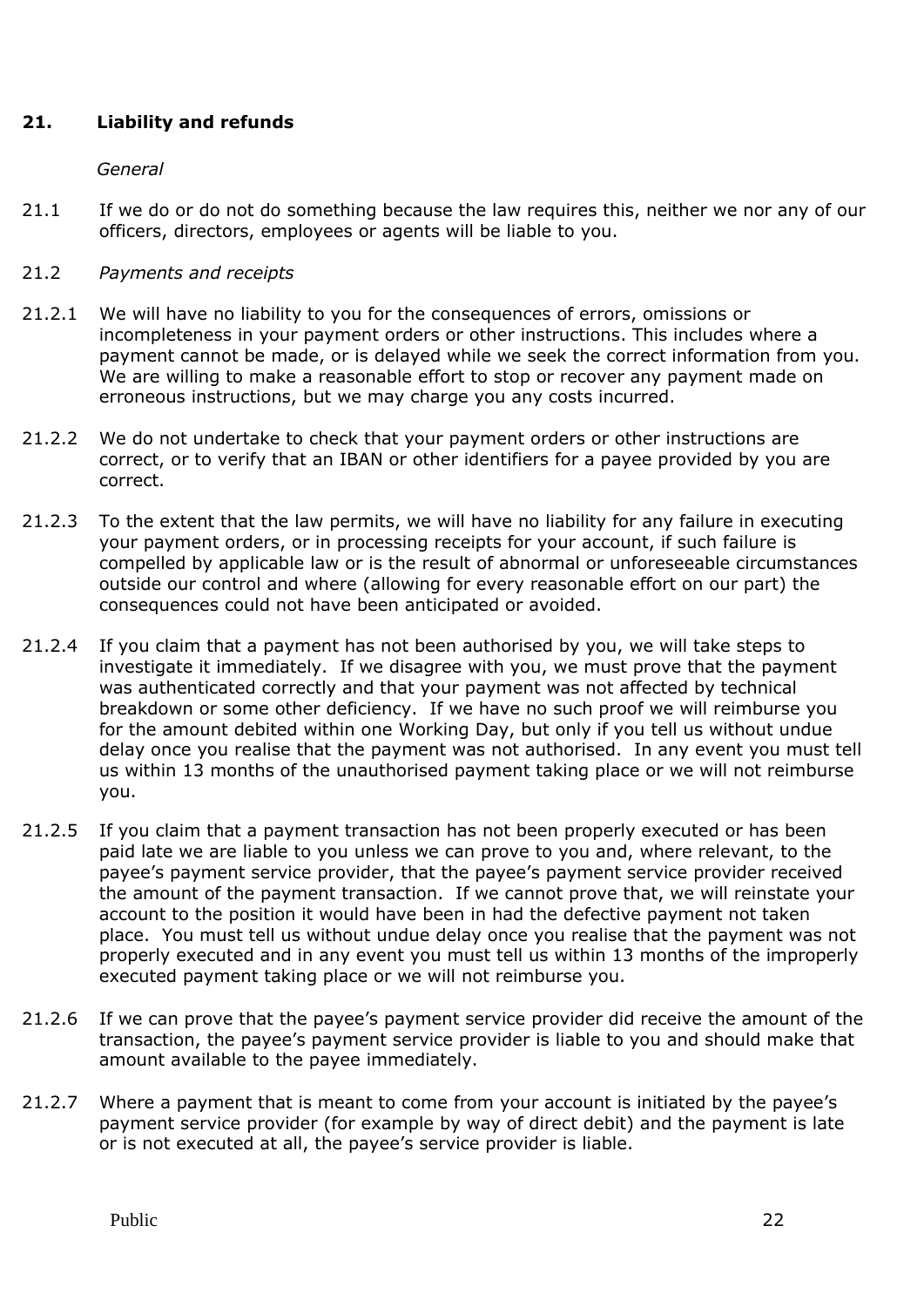- 21.2.8 Under the direct debit guarantee scheme, the payee must notify you in advance of any change in the amount to be paid or the payment date. If we or the payee make an error in the payment you can ask us for an immediate full refund, and you will then need to instruct us to make the correct payment.
- 21.2.9 Regardless of our liability to you, if you claim that a payment has not been executed or has been executed incorrectly, we will take steps to trace it immediately and we will tell you about the outcome of our investigation.
- 21.3 *Claiming refunds*
- 21.3.1 Please check your account statements promptly, and make sure that you notify us of any unauthorised payment or failure in execution as soon as possible (see also 21.2.4 and 21.2.5 above). Please note that, for us to consider a refund in connection with a direct debit under the UK Direct Debit Guarantee Scheme, you must make the claim within eight weeks of the date when your account was debited.
- 21.3.2 Regardless of Conditions 21.2.4 and 21.2.5 above, we will not be liable to you for unauthorised or improperly executed transactions if you have acted fraudulently; or with intent or gross negligence failed to comply with your obligations in relation to Payment Instruments or Personalised Security Credentials.
- 21.3.3 We may require additional information or documents from you in connection with a claim to help us clarify whether your claim is fraudulent or whether we may be able to recover money from third parties. This may the case even if we have already reimbursed you for a disputed transaction. You must cooperate fully with us and supply us promptly with whatever information or documents we ask for if they are in your possession or control.
- 21.3.4 If we refund any amount to you in accordance with this Condition 21 and it later transpires that you acted fraudulently, we will have the right to debit your account(s) with a sum up to the amount of the fraudulent transactions.
- 21.3.5 Please refer to the NBKONLINE Conditions and User Guide for details relating to the following security features and your liability if you do not use such features properly or at all:
	- login ID;
	- login password;
	- security question;
	- transaction password.
- 21.4 *Liability for losses and refunds*

Condition 27 sets out who is liable for unauthorised and fraudulent transactions.

In addition, we will not be liable to you for any loss you may suffer if we do not act on your instructions because we learn a bankruptcy petition has been issued against you, or because we learn that you have been declared bankrupt or because we cannot provide, or are delayed in providing, you with NBKONLINE, any banking or other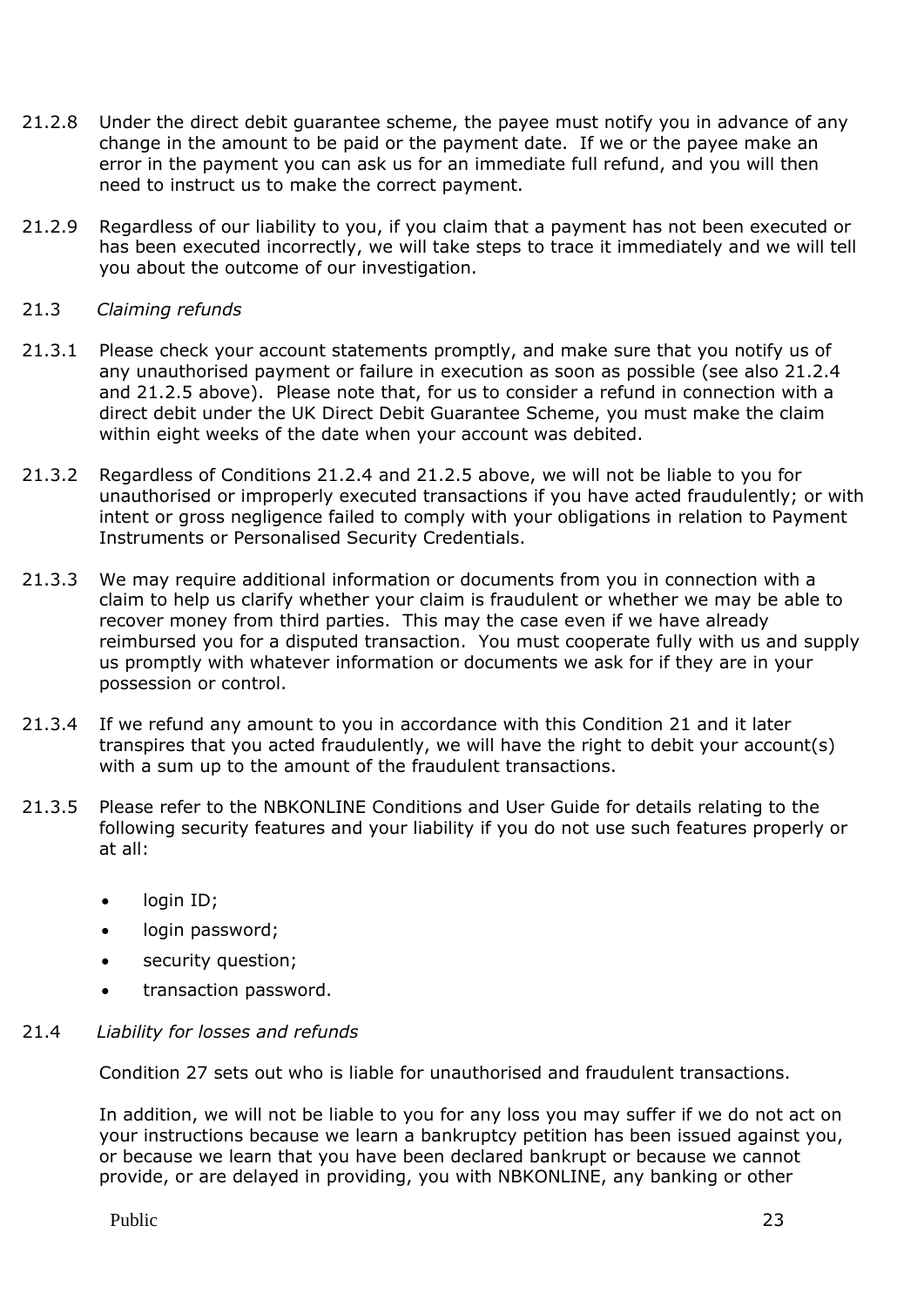services as a direct or indirect result of any abnormal and/or unforeseeable circumstances beyond our control, or if they arose because we have to comply with UK or European Union law. This includes, but is not limited to:

- industrial action;
- failure or fluctuation of power or telecommunications supplies;
- breakdown in third party hardware or other equipment or error in any software;
- any error or discrepancy in your instructions;
- <span id="page-23-0"></span>any failure or delay in the supply of services to us by any third party.

# **22. Complaints**

#### 22.1 *Customer complaints*

- 22.1.1 If you want to make a complaint about our service (or the way any enquiry about the service has been handled) you may contact us either in writing at our business address or by telephone and we will be pleased to assist you. It would be helpful to address any complaint for the attention of your Relationship Manager. We will look into the matter and hope to arrive at a mutually satisfactory outcome, but if the matter cannot be resolved promptly within three working days we will acknowledge your complaint in writing, and keep you informed about our progress in dealing with it.
- 22.1.2 Once we have carefully investigated your complaint we will normally send you our final written response within 15 working days. If we are unable to complete our investigations by that time we will provide a further update and advise you of next steps. Once we have completed our investigation and informed you of our decision you will have the right to refer your case to FOS in certain circumstances described in 22.2 below. If we fail to complete our investigation within 35 days for payment-related complaints, or within 8 weeks for other types of complaint you will, if you are an eligible complainant, have the right to cask FOS to investigate.
- 22.1.3 We will be pleased to provide you with written details of our internal complaints handling procedures, explaining all steps of the process.
- 22.2 *Financial Ombudsman Service ('FOS')*
- 22.2.1 FOS exists to resolve disputes and award compensation where appropriate. It is independent and provides its services free of charge to complainants.
- 22.2.2 You can contact FOS currently as follows:

The Financial Ombudsman Service Exchange Tower London E14 9SR United Kingdom

FOS website: http:/[/www.financial-ombudsman.org.uk](http://www.financial-ombudsman.org.uk/) FOS e-mail address: [complaint.info@financial-ombudsman.org.uk](mailto:complaint.info@financial-ombudsman.org.uk) FOS Helpline available Monday to Friday 8 a.m. to 8 p.m., Saturday 9 a.m. to 1 p.m.: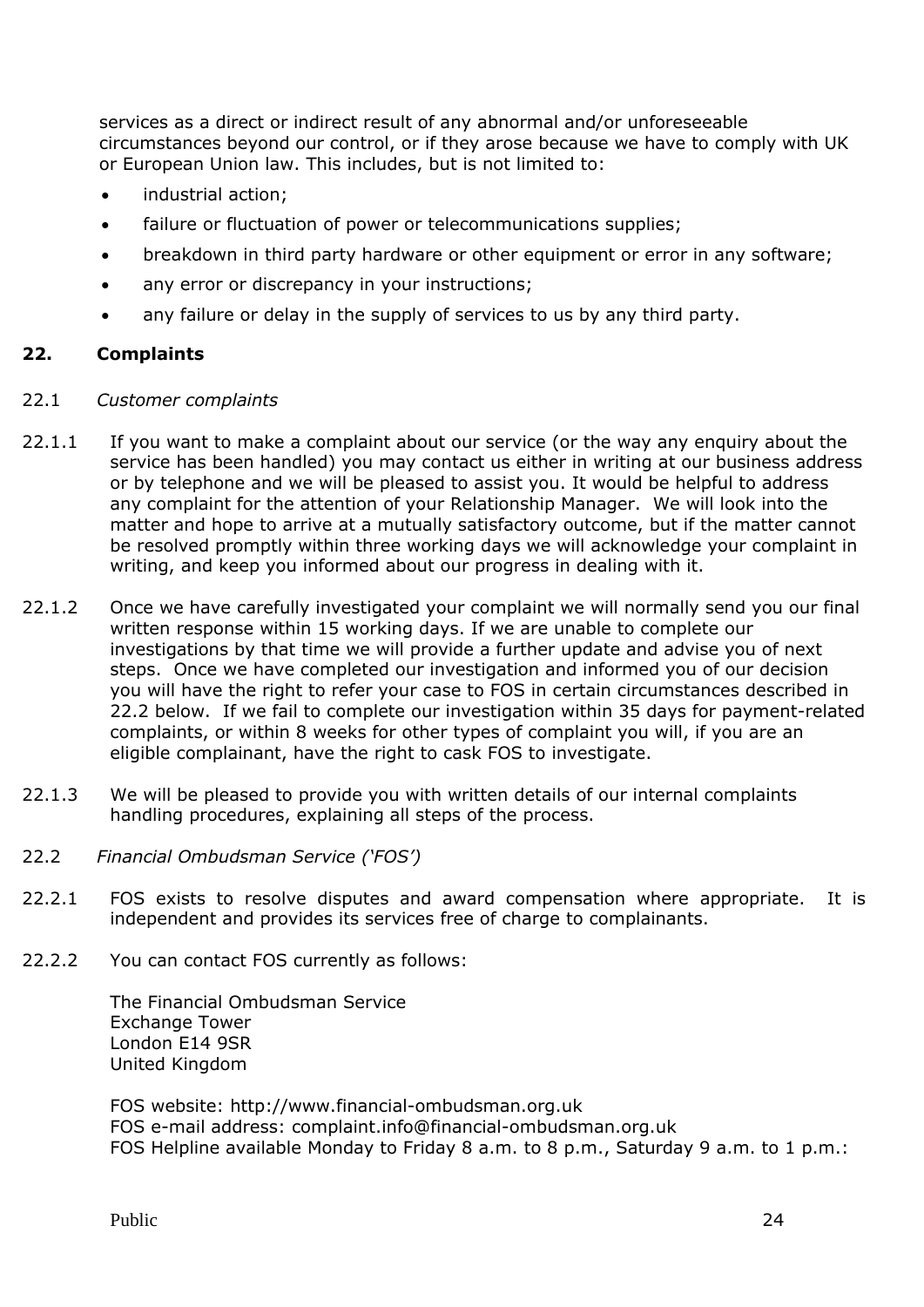- telephone in the UK: 0800 023 4567 (calls are normally free from a landline)
- telephone in the UK: 0300 123 9123 (calls charged as for mobile 01 and 02 nos.)
- telephone from overseas: + 44 20 7964 0500

FOS can provide information about its service in different languages.

# *Eligible complaints*

- 22.2.3 FOS can only investigate complaints for the following types of customers:
- 22.2.3.1 individuals;
- 22.2.3.2 a small company or micro enterprise (i.e. employs no more than 50 persons and has an annual turnover of less than £6.5 million (or the foreign currency equivalent);
- 22.2.3.3 a charity which has an annual income of less than £6.5 million at the time the complainant refers the complaint to us; or
- 22.2.3.4 a trustee of a trust which has a net asset value of less than £5 million at the time the complainant refers the complaint to us; or
- 22.2.3.5 a Consumer Buy to Let customer; or
- 22.2.3.6 a guarantor of any of the above.

# <span id="page-24-0"></span>**23. Financial Services Compensation Scheme**

- 23.1 Your eligible deposits with us are protected up to a specified limit per customer by the Financial Services Compensation Scheme, the UK's deposit guarantee scheme. This scheme will compensate customers in the event of a UK incorporated deposit taker failing. Any deposits you hold above the limit are unlikely to be covered. If you hold more than one account with us, the balances will be aggregated when determining whether you have more than the specified limit on deposit. If you hold deposits in a joint account, each depositor is covered up to the specified limit, so for example a husband and wife with a joint deposit account, and with no other deposits with us, would between them have protection up to twice the specified limit.
- 23.2 The specified limit can be changed from time to time by law. We always show the current specified limit on our website. It will also be on the FSCS website.

# <span id="page-24-1"></span>**24. Data Protection**

24.1 We will take care to ensure that your information is held securely and is processed lawfully. Details of how we process your personal information (personal data) are set out in the Customer Privacy Notice on our Website. This notice, which can be accessed by clicking "Privacy Notices" at the foot of the UK page on our Website, also tells you about your rights under the General Data Protection Regulation (UK) and Data Protection Act 2018.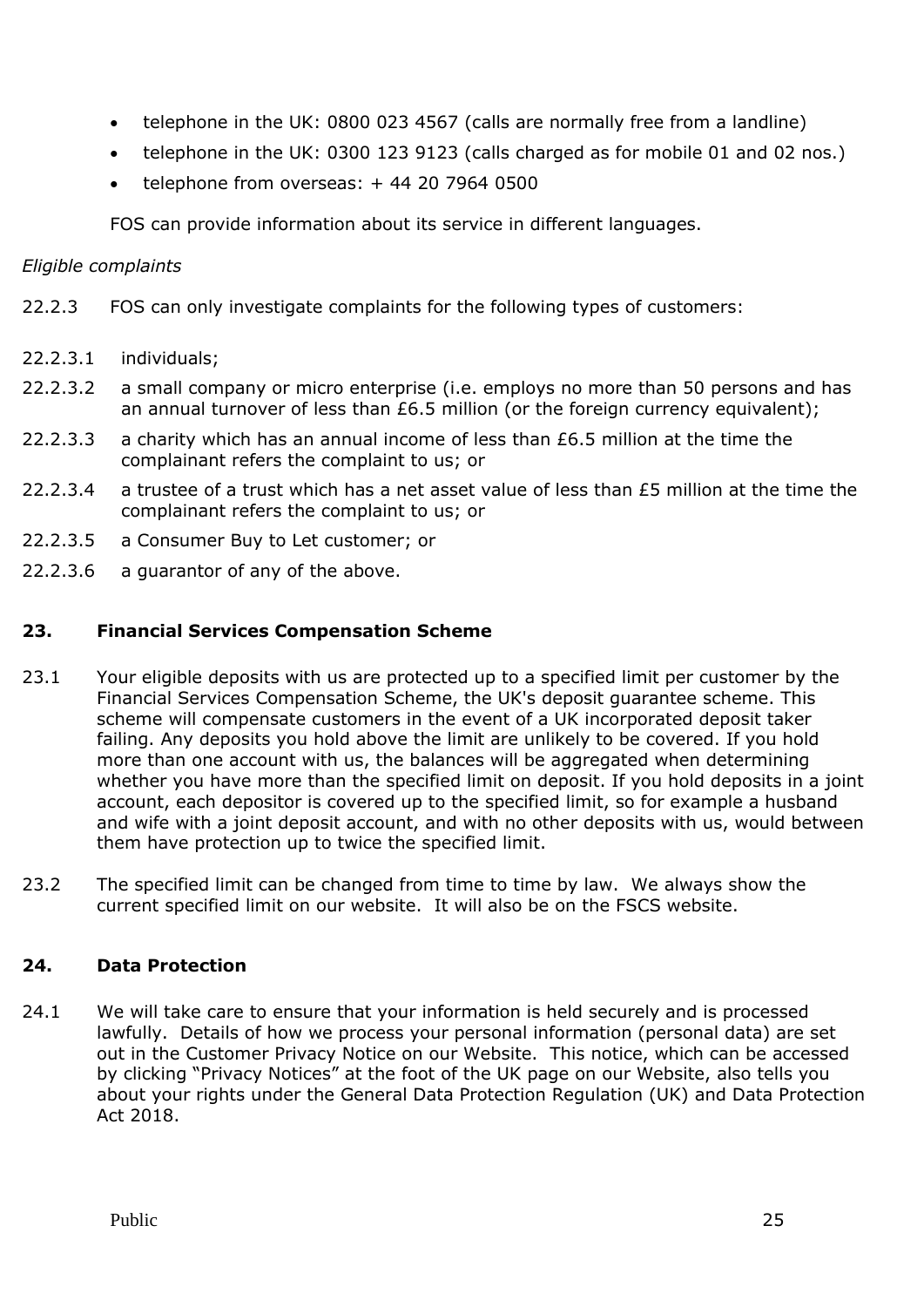# <span id="page-25-0"></span>**25. Financial crime: compliance requirements**

- 25.1 We will take any reasonable action which we consider necessary in order to comply with mandatory international and domestic compliance standards.
- 25.2 We are required under anti-money laundering regulations to verify the identity of potential account holders and authorised persons when opening an account. You will not be allowed to operate your account until all the money laundering checks have been completed.
- 25.3 We may also need to hold up payments, or ask you for:
	- additional details about the source or the recipient of funds;
	- the underlying reason for a payment;
	- information concerning your tax status.
- 25.4 Where lawful, we will inform you of any action taken or required, with the reasons for this and the expected time to clear any pending transactions.
- 25.5 We or our clearing agent may carry out Financial Crime Risk Management Activity. This may result in delays in processing your instructions to make a payment or it may mean the instructions not being carried out at all. Neither we nor our clearing agent will be responsible to you or any third party for any loss incurred as a result of such delay or refusal to carry out your instructions.

# <span id="page-25-1"></span>**26. Debit cards**

- 26.1 *Use of your card*
- 26.1.1 You must ensure that you comply with any instructions we may give you about the use and safekeeping of cards.
- 26.1.2 Debit cards are only issued for current accounts in GBP. When a card transaction is in a foreign currency, the amount of the transaction will be converted into GBP using an exchange rate determined by VISA plus an adjustment to incorporate our currency conversion fee specified in our Tariff of Charges. The resulting rate is our reference rate. The reference rate applied will be that applicable on the day the exchange takes place, which may be after the day the card transaction takes place. Amounts due to us must be settled in GBP.
- 26.1.3 Subject to Condition 27, you will be liable for all card transactions and charges debited to the account.
- 26.1.4 If the card expires the provision of a new card will be at our sole discretion.
- 26.1.5 If a card is lost or stolen or you have had to cancel it for security reasons we will provide you with a replacement card as soon as practicable unless we think the reasons for cancelling the card are continuing.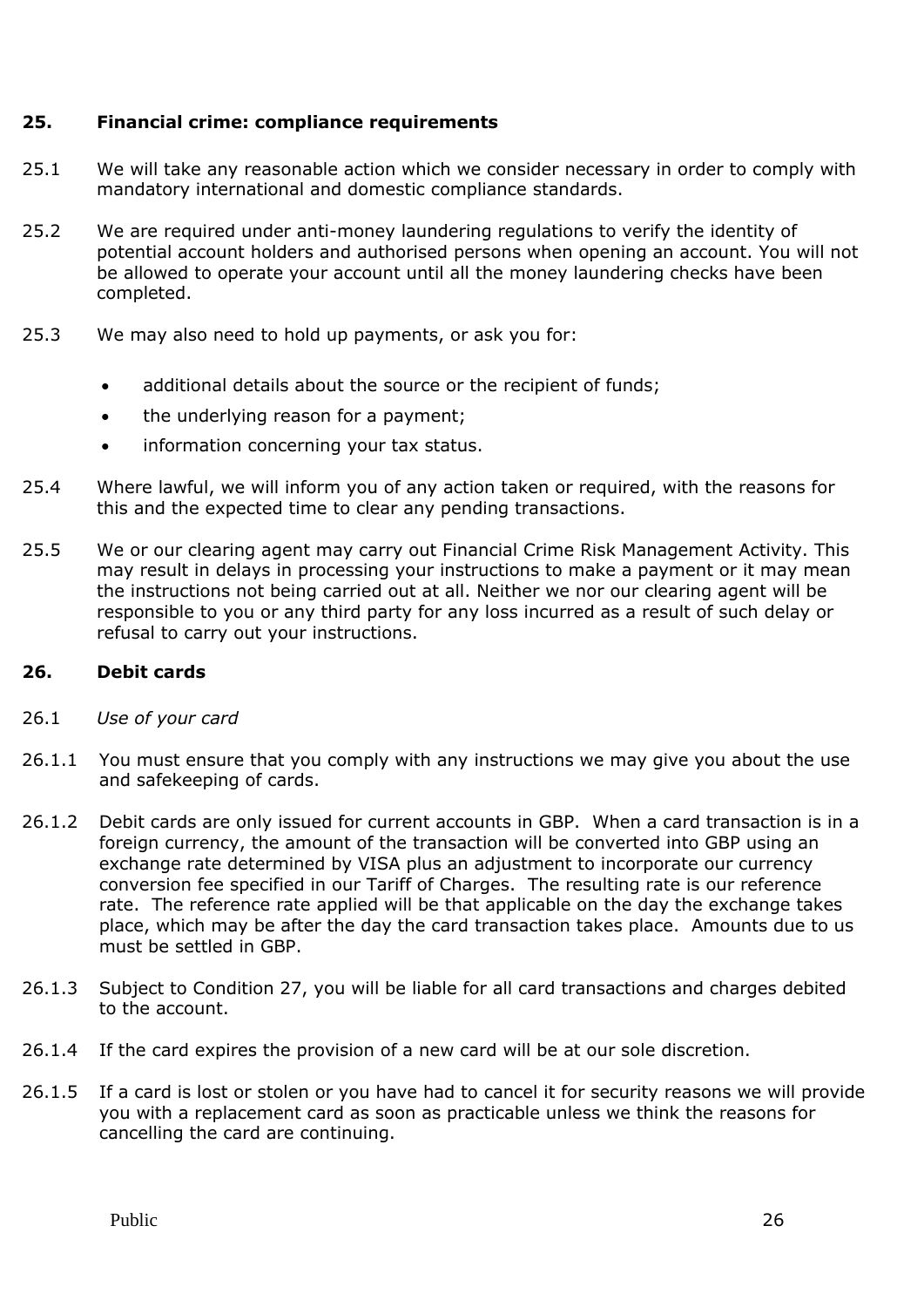- 26.1.6 When quoting your card number over the internet, you should exercise reasonable care to ensure the integrity of the site and that your card number will not be subject to a continuous debiting authority if this is not required.
- 26.1.7 Subject to Condition 17.1 you may use your card to draw cash from any ATM displaying the VISA symbol world-wide. Withdrawal will be subject to a maximum daily amount to protect you and us against fraud. When you use your card other than at an ATM there will also be limits set for your and our protection. If the limit set causes you difficulties you can ask us to set a higher limit. You may be contacted by us or our card processor and asked some questions to establish that it is really you making the card payment.
- 26.1.8 We will issue you with a PIN. We will not reveal your PIN to anyone but you. You can use your PIN with your card for withdrawing money and using other services available from an ATM. You may also be asked by a retailer or other supplier to insert your PIN into a secure PIN pad when you pay in person for goods and services with your card. Once you have entered your PIN you have given us consent to debit your account.
- 26.1.9 Once made you cannot stop a card payment, but a retailer or supplier may make a refund. We will credit your account when we receive any such refund. We cannot be responsible for any delay in you receiving the refund and no claim by you against a third party can be the subject of a claim against us.
- 26.1.10 We reserve the right to prevent your card from being used in certain countries if, at our discretion, we believe this is necessary to reduce fraud or for any other valid reason. You should contact us prior to travelling abroad to check whether there are any restrictions on the use of your card in the country or countries you are intending to visit.
- 26.2 *Safeguarding the card and PIN*
- 26.2.1 You must sign your card as soon as you receive it.
- 26.2.2 You must take all reasonable steps to keep the card and all security details safe at all times. This includes taking care that no one hears or sees your security details when you use them.
- 26.2.3 When entering your PIN you must take all reasonable precautions to prevent fraudulent use. These include:
	- shielding the key pad at ATMs or the secure PIN pad at premises of retailers or other suppliers when entering your PIN and undertaking transactions;
	- changing your PIN as soon as you can after receiving the PIN advice. When you change your PIN, do not create PINs that are easy to guess e.g. 1234, 4444 or your date of birth or the first four digits of your telephone number. The PIN should be unique to your account with us;
	- complying with all reasonable instructions we issue regarding keeping your PIN safe.
- 26.2.4 You must never write the PIN on the card or on anything else kept with the card. If you write it down elsewhere, you must disguise it so that it is not recognisable. Failure to comply with this Condition will be regarded as you acting with gross negligence.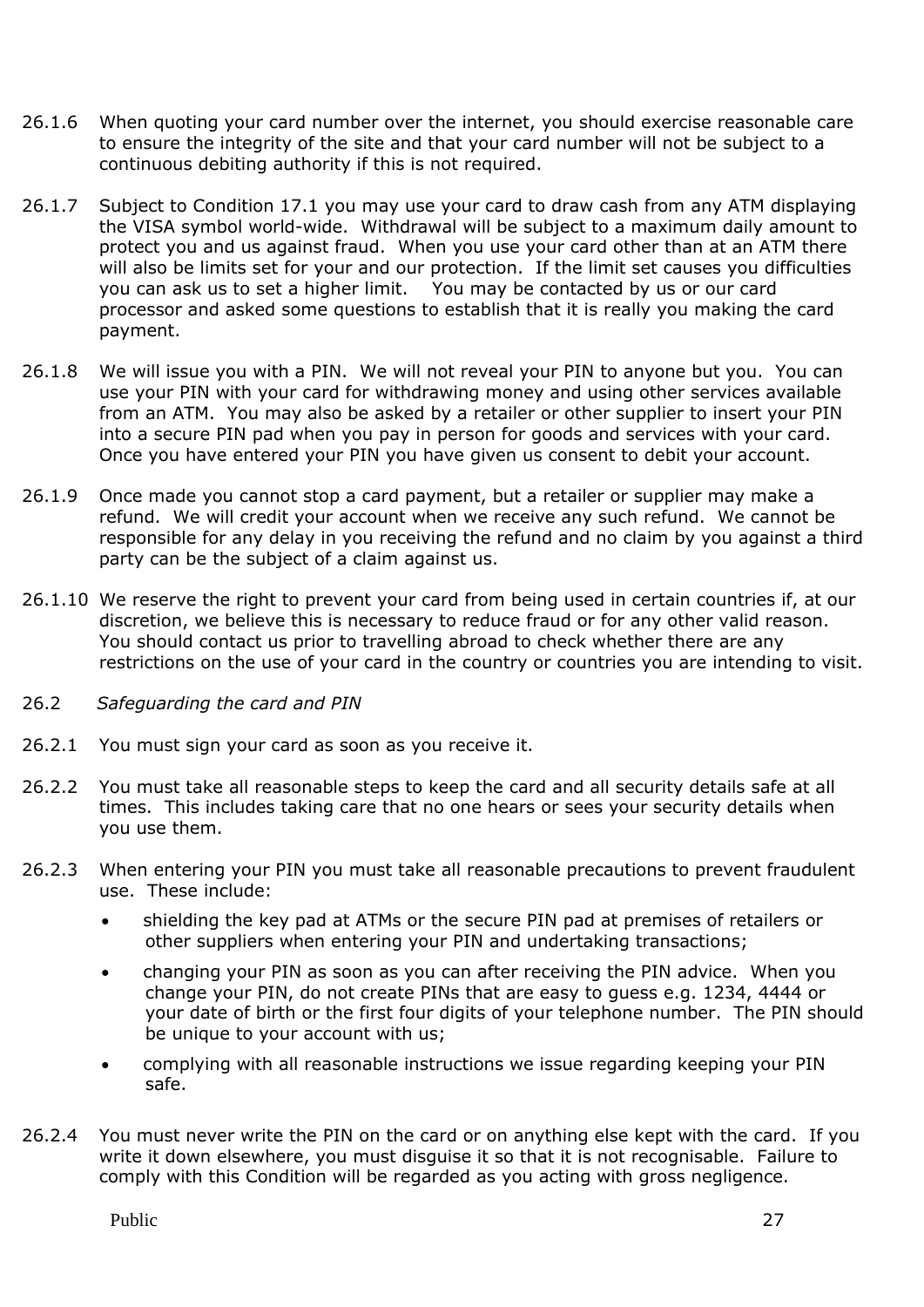- 26.2.5 You may only disclose the card number for the purposes of making a card transaction or when reporting the loss or theft of the card or when we authorise disclosure. We recommend that you register your card with Verified by Visa before using your card to pay for goods or services through the internet or other electronic media. We strongly recommend that you use Secure Payment Sites when purchasing through the internet.
- 26.2.6 You must dispose of any card receipts safely, for example by shredding them. You should also shred any PIN advice we send you as soon as you have committed the PIN to memory and/or recorded it in a secure way (see Condition 26.2.4 above).
- 26.2.7 You must report to us any lost or stolen card without undue delay once you become aware of any misuse of your card or card details. The telephone number for reporting lost and stolen cards is set out in 26.8.1. Once you contact us we will provide you with confirmation of the date we received your report of the lost, stolen or misused card.
- 26.2.8 If you opt into the service and supply us with your mobile phone number we will send automated text message alerts to your mobile phone for all card transactions over GBP 50.00. If you do not recognise the transaction you must notify us without undue delay (see 26.8.1 for the telephone number to use). If you do not do this we will not be liable for any fraudulent transactions on the account which occurred after you ought to have notified us of your suspicions or concerns.
- 26.3 *Card transactions and limits*
- 26.3.1 Once the card has been used for a card transaction, the transaction cannot be stopped.
- 26.3.2 If the card is used to withdraw cash from an ATM operated by another bank, there may be a handling charge.
- 26.3.3 We may be requested to authorise a purchase or other payment you make with your card before it can be completed. If we do, your account balance will be reduced by the amount authorised. In accordance with Condition 17 we may refuse a request for authorisation.
- 26.3.4 You authorise us to debit your account on each working day with the amount of all card transactions processed on previous working days. Card transactions in Sterling or in Euros will normally be debited to your account within three working days of the transaction taking place; card transactions in other currencies may take longer. All card transactions, once debited, will be shown on your bank statement. As soon as you make the card transaction the funds are reserved on your account which can affect the balance available to you even before the card transaction has been debited to your account.
- 26.3.5 You can ask us to set a daily spending limit on your card. We will then apply that limit until you tell us not to. For security reasons we may set our own daily spending limit on your card.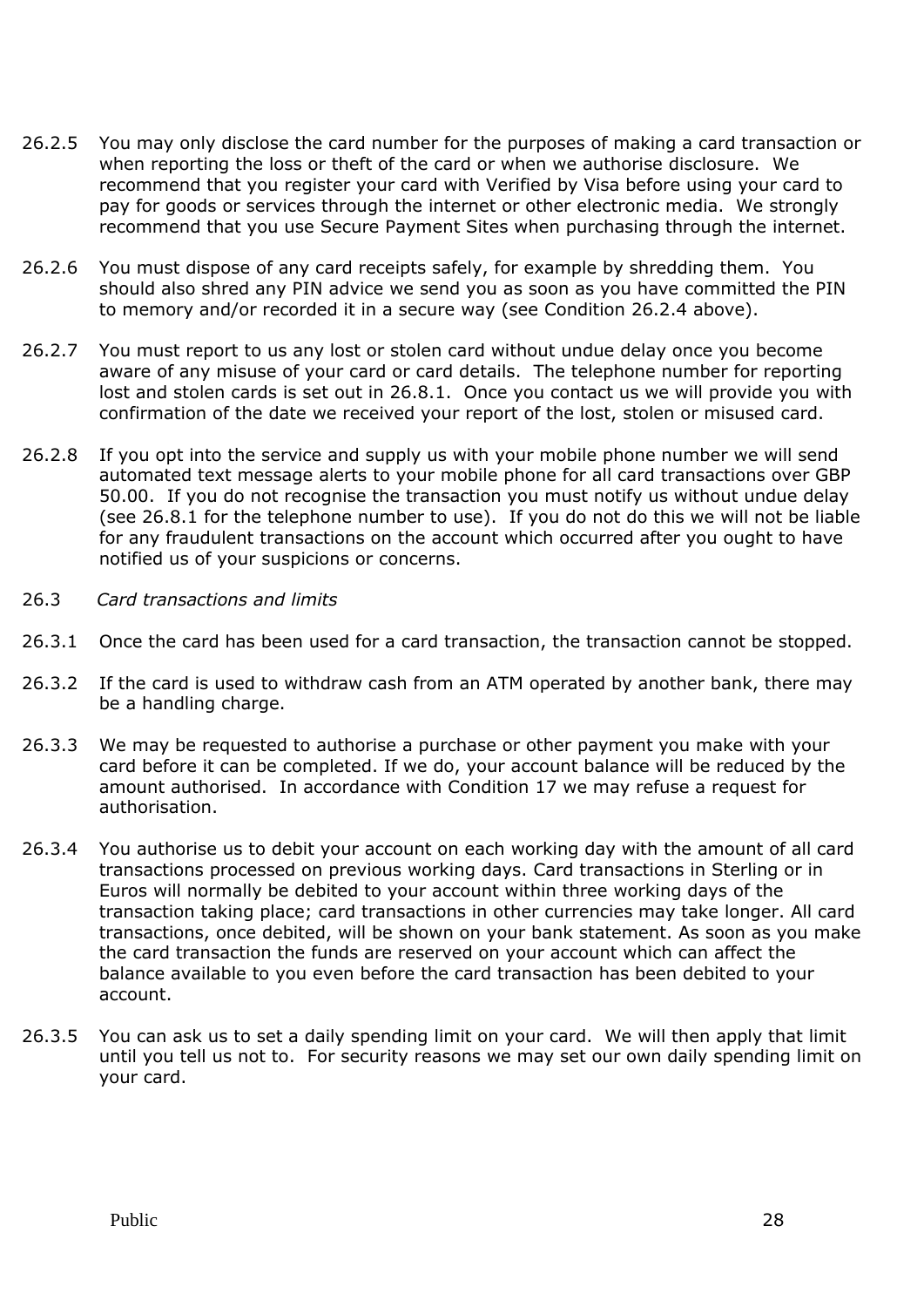#### 26.4 *Staying secure with Online Banking and NBKI mobile app*

- 26.4.1 NBKI mobile app provides functionalities relating to card activation, balance and transaction enquiries and identity verification methods when making online purchases.
- 26.4.2 When you use Online Banking and NBKI mobile app, we need you to follow the instructions we give you and the terms and conditions specific to these services that can be provided upon request or on our website. This includes instructions about using the Pins entry or any other authentication method we give you.
- 26.4.3 Make sure any device you use to access Online Banking or NBKI mobile app complies with current standards and requirements.
- 26.4.4 Carry out your own regular virus checks and security updates using antivirus software.
- 26.4.5 Let us know as soon as you can if you notice something wrong with Online Banking or NBKI mobile app. This includes anything that is stopping you from using it properly, or if anything looks different.

#### 26.5 *Charges*

- 26.5.1 We apply charges for the following:
	- conversion of foreign currency into the currency in which your account is held when you use the card to obtain foreign currency or obtain goods or services in a foreign currency. In these circumstances we use the reference rate that applies on the day we are advised of the withdrawal or purchase (see Condition 26.1.2 for definition of the reference rate). This may be some time after you withdraw the cash or make the purchase;
	- other services we provide, such as those set out in our Tariff of Charges or those charges we advise you of before we carry out a transaction on your account.
- 26.5.2 We can change any of our charges in accordance with Condition 29.
- 26.6 *Cards on joint accounts*
- 26.6.1 We cannot issue a card on a joint account if more than one person needs to authorise card transactions.
- 26.6.2 If we have issued a card or cards on an account for which any of you can authorise card transactions and you now wish to change that account so that more than one person needs to give us instructions, we reserve the right to cancel the card and not allow any card transactions.
- 26.7 *Refusal to authorise card transactions and cancellation of the card*
- 26.7.1 If we consider it necessary we may, without notice, refuse to authorise card transactions for reasons set out in Conditions 17 or 26.6.2. If we exercise any of our rights under this Condition we will, unless the law prevents us from doing so, notify you within three Working Days of the refusal.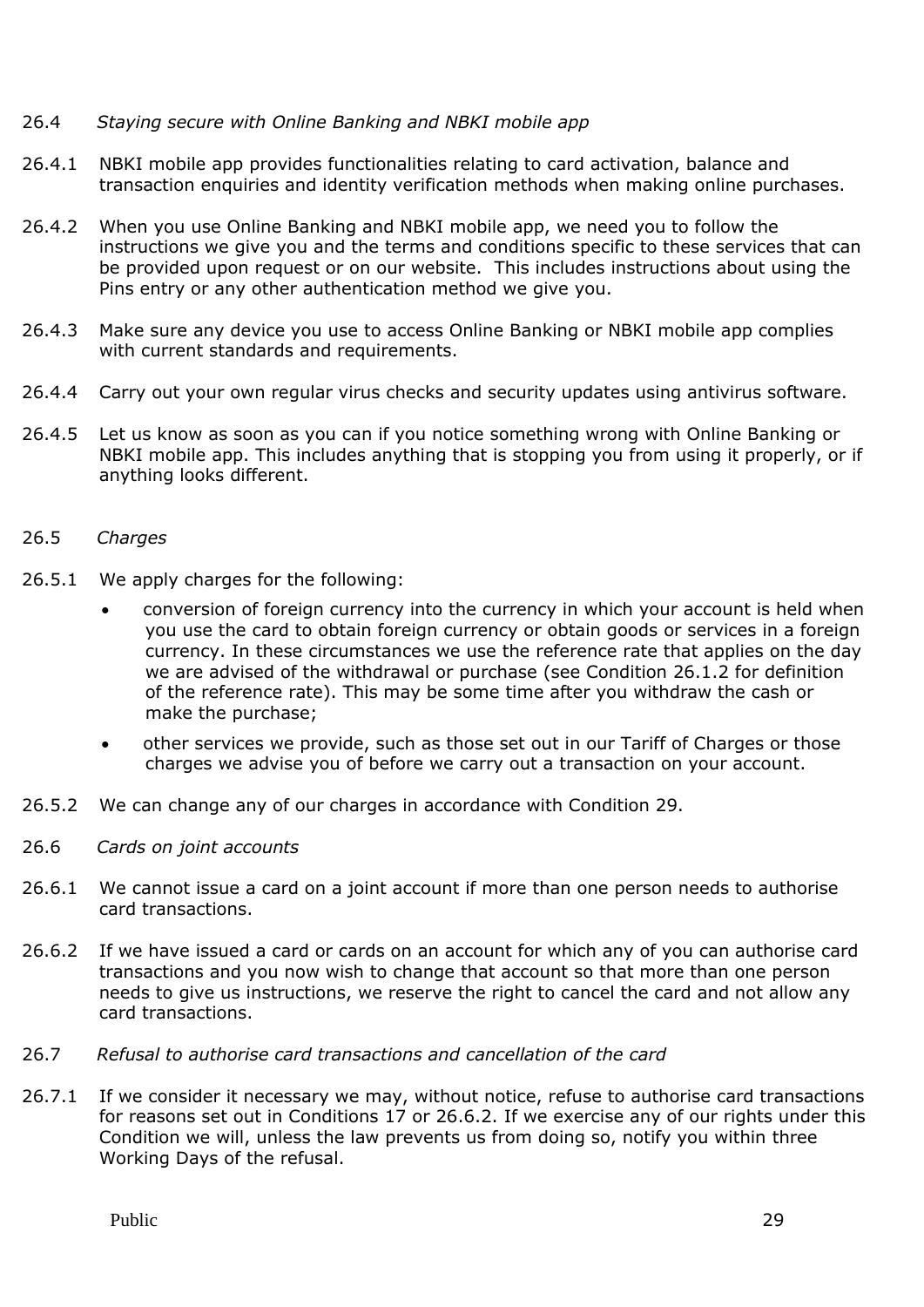- 26.7.2 We may stop and cancel your card if we have reasonable grounds relating to:
	- the security of your card; or
	- suspected unauthorised or fraudulent use of the card.
- 26.7.3 We will, unless the provision of such information would be unlawful or compromise our reasonable security measures, inform you in advance of the stopping and cancellation of your card and give you reasons for us doing so. Where we are unable to inform you in advance, we will contact you immediately afterwards.
- 26.7.4 If a request for authorisation is declined or if a card is not accepted in payment we are not responsible for any loss or damage resulting from the card transaction not proceeding or from the way in which the decision is communicated to you.

#### *Renewal and termination of the card*

26.7 You may end your use of the card at any time by giving us notice by telephone or in writing and destroying the card(s) by cutting them in half through the magnetic stripe and chip. We may re-issue or renew cards from time to time unless you have given us notice under Condition 28.1.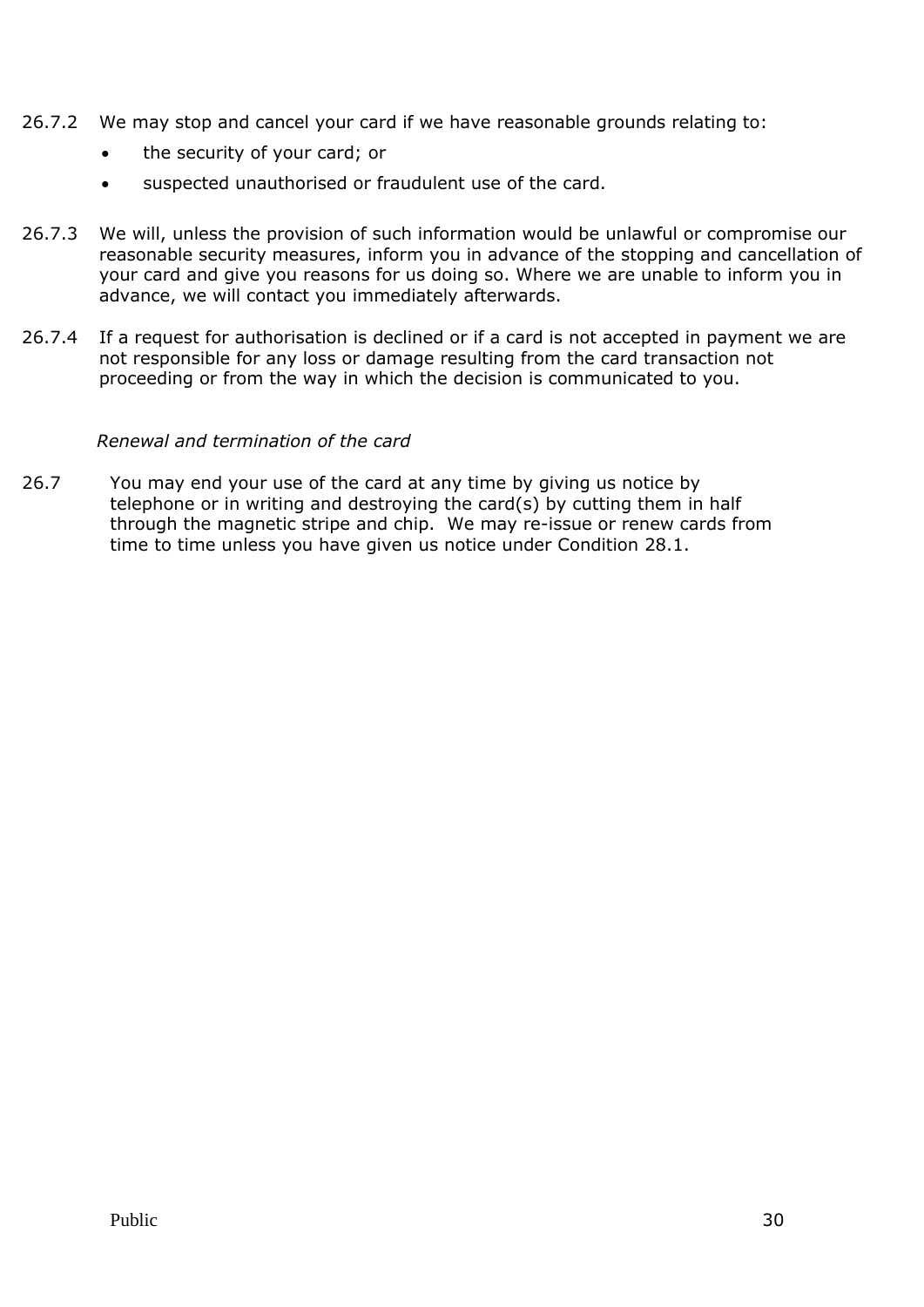#### 26.8 *Loss or misuse of the card*

- 26.8.1 If a card is lost, stolen or for any reason likely to be misused, or if the PIN is disclosed in breach of these Conditions, or if your card is still in your possession but you are aware that there are transactions which have occurred without your authority, you must telephone us without undue delay on **+44 20 7935 0876** (this number will be answered at any time of the day or night). Where you so require we will provide confirmation that you notified us of the loss, theft or misuse of the card.
- 26.8.2 If you have a joint account and each account holder has a card, and only one card is reported as stolen or compromised, any other card issued in connection with your account will continue to operate. For this reason, if all the cards issued on your account have been stolen or are otherwise compromised it will be necessary for you to notify us in respect of each card. Once a card has been reported as stolen or compromised it will be blocked and you will not be able to use it. A replacement card will be provided, but that takes a few days.
- 26.8.3 We will accept immediate notification of the loss or theft of your card from VISA or from any VISA member. If we are notified in this way you do not need to telephone us. If you claim that your account has been debited with card transactions which you allege were fraudulent we may report such alleged fraud to the Police. You agree to give us all the information you possess about the loss, theft, fraud, misuse of the card or the disclosure of the PIN and to take all steps we deem necessary to assist with the recovery of the card. We may in some circumstances provide you with a referral letter to take to the Police to report a crime related incident.
- 26.8.4 You agree that we may provide the Police or other third parties with any information we consider relevant in respect of the alleged fraud.
- 26.8.5 If you have reported a card as lost or stolen and you later find it you must not use it.
- 26.8.6 See Condition 27 for who is liable for fraud and misuse of the card.

#### *Ownership of the card*

26.9 The card remains our property at all times, and must be returned to us immediately if we ask for it.

#### *Continuous payment authority*

26.10 It is possible to set up regular debits to your card known as a Continuous Payment Authority. Such arrangements are made with the payee when you authorise the initial debit. These debits will then be made at regular intervals and without further reference to you until you ask the payee to cancel such payments. You can, however, request us to cancel such payments and we will do so, but be aware that this may put you in breach of an agreement you have with the payee.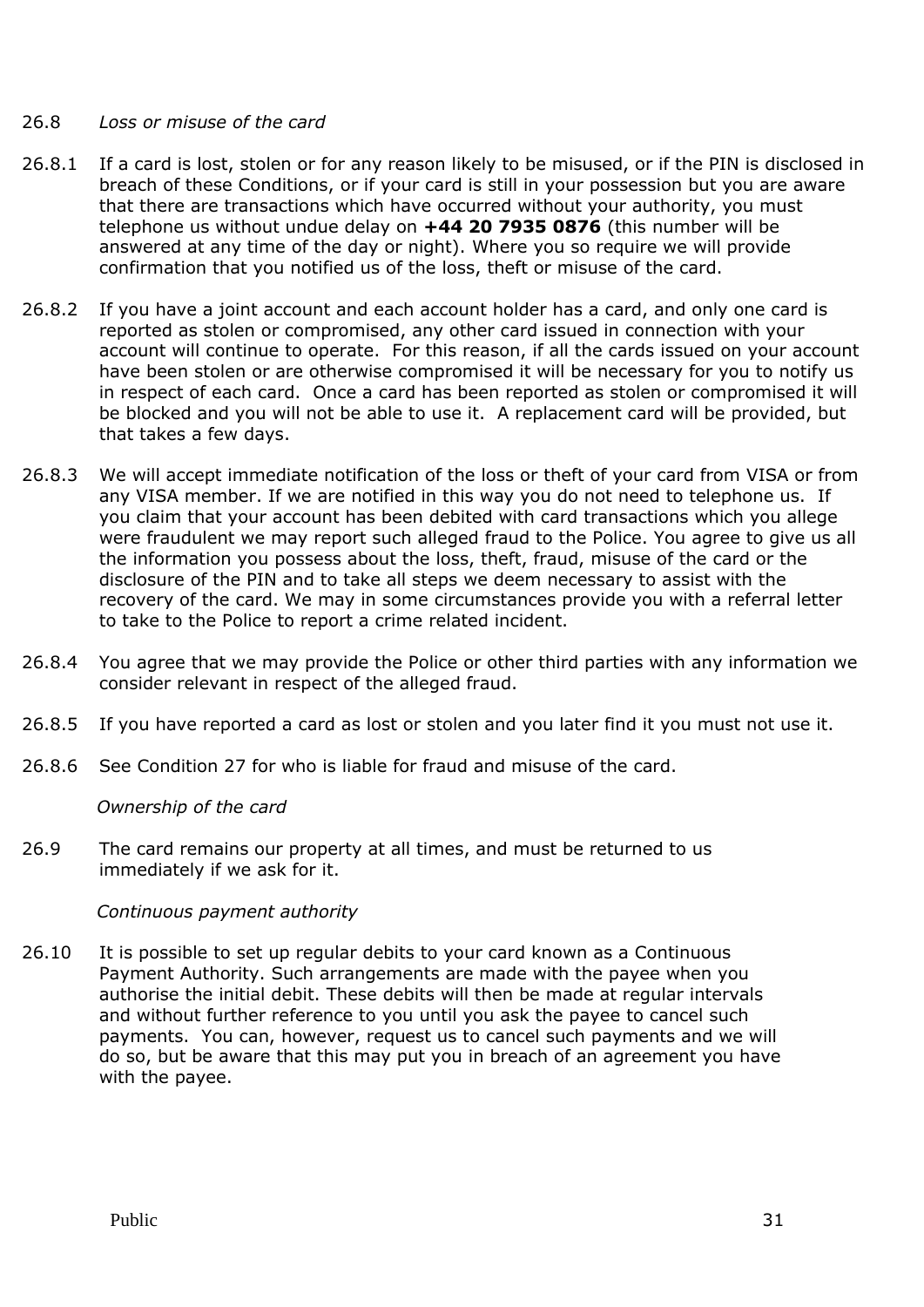# *Cards with a contactless function*

26.11 We may issue cards with a contactless function which can be used at retailers who accept contactless card payments (payments which do not require a PIN to be entered to authorise the transaction). Contactless transactions will be subject to a maximum limit which we will tell you of when we send you your contactless card. This limit can change from time to time.

# <span id="page-31-0"></span>**27. Fraudulent payments on your account**

Responsibility for unauthorised or fraudulent payments on your account

| (i)               | Your card, security device or your security details<br>are used without your authorisation.                                                                                                                               | We are responsible<br>unless grounds (ii)<br>to (vi) below apply.                                        |
|-------------------|---------------------------------------------------------------------------------------------------------------------------------------------------------------------------------------------------------------------------|----------------------------------------------------------------------------------------------------------|
| (ii)              | You act fraudulently.                                                                                                                                                                                                     | You are<br>responsible.                                                                                  |
| (iii)             | You let another person use your card, security<br>devices or your security details or your account.                                                                                                                       | You are<br>responsible.                                                                                  |
| (iv)              | You intentionally or with gross negligence do not use<br>your card in accordance with these Conditions.                                                                                                                   | You are<br>responsible.                                                                                  |
| (v)               | You have intentionally or with gross negligence not<br>kept your card, your security devices or your<br>security details safe.                                                                                            | You are responsible                                                                                      |
| (vi)              | You intentionally or with gross negligence do not<br>notify us as soon as possible of the loss or theft of<br>your card, security devices or security details, or if<br>you suspect someone has tried to use any of them. | You are<br>responsible.                                                                                  |
| (vii)             | Someone else uses your card and/or card details<br>before you received them.                                                                                                                                              | We are responsible<br>unless you have<br>acted fraudulently<br>or with gross<br>negligence.              |
| (viii)            | Your card or card details have been used by<br>someone else to purchase goods via the telephone,<br>internet or mail order.                                                                                               | We are responsible<br>unless you have<br>acted fraudulently<br>or ground (iii) in<br>this table applies. |
| (ix)              | After you have told us that your card, security<br>device or security details have been lost or stolen.                                                                                                                   | We are responsible<br>unless you have<br>acted fraudulently.                                             |
| (x)               | We have not provided the facilities for you to tell us<br>that your card, security device or security details<br>have been lost or stolen.                                                                                | We are responsible<br>unless you have<br>acted fraudulently.                                             |
| (x <sub>i</sub> ) | You have provided us with incorrect payment<br>details.                                                                                                                                                                   | You are<br>responsible.                                                                                  |

The above table refers to instances where you have acted with gross negligence. Some instances of gross negligence by you would include: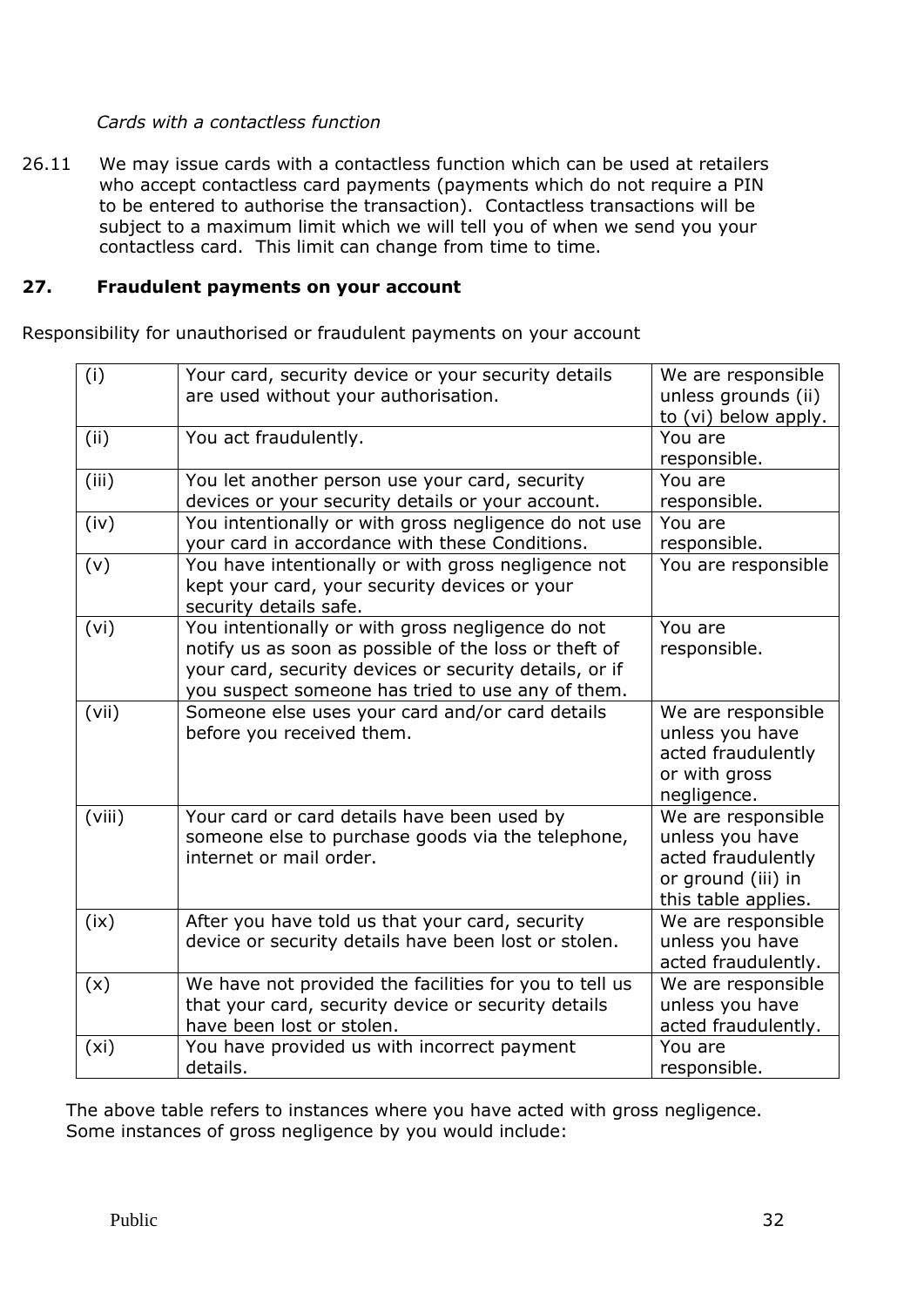- failing to follow the steps about safeguarding the card and PIN set out in Condition 26.2;
- failing to notify us of a change of address and this leads to the card and/or security details being sent to the wrong address;
- failing to notify us (or only notifying us after an undue delay) that your card has been lost or stolen or that your security details have been, or may have been, compromised.

# <span id="page-32-0"></span>**28. Closure or termination of your account**

#### 28.1 *Your right to close your account*

- 28.1.1 You may at any time give us written notice that you wish to close your account, provided the account is in credit or has a nil balance. If the account is a joint account we will accept instructions in accordance with the mandate you gave us when you opened the account or the most recent amendment to that mandate. Subject to any legal restrictions, we will pay the closing balance to whichever account is specified in your closure instructions.
- 28.1.2 If you have a debit balance on your account you cannot close it until you have repaid all sums due to us on that account.
- 28.1.3 If you want to close your account because you do not wish to accept an advised change in these Conditions or in our Tariff you must do so by writing to our business address within two months of the changes being notified to you in order to avoid being deemed to have accepted the change(s).
- 28.1.4 Please note that notice to close an account will not permit you to take money out of a fixed term deposit before the maturity date or to make a withdrawal from a notice account without giving us the required prior notice.
- 28.1.5 Any notice to close will not affect:
	- 28.1.5.1 accrued interest earned or incurred up to the date of closure;
	- 28.1.5.2 instructions irrevocably committed to;
	- 28.1.5.3 any engagements entered into as agent on your behalf;
	- 28.1.5.4 debits or credits on any account, whether posted or pending;
	- 28.1.5.5 foreign exchange transactions entered into;
	- 28.1.5.6 charges already agreed or incurred for any non-account services.

# *Closure during a cancellation period*

28.2 When you open a notice account with us you are entitled to a cancellation period of 14 days. (This is sometimes referred to as a "cooling off period".) You can tell us within 14 days of the account being opened that you do not want it and you will be able to withdraw your funds immediately and without any penalty. If your account pays interest you will still receive interest for the period during which the account was open.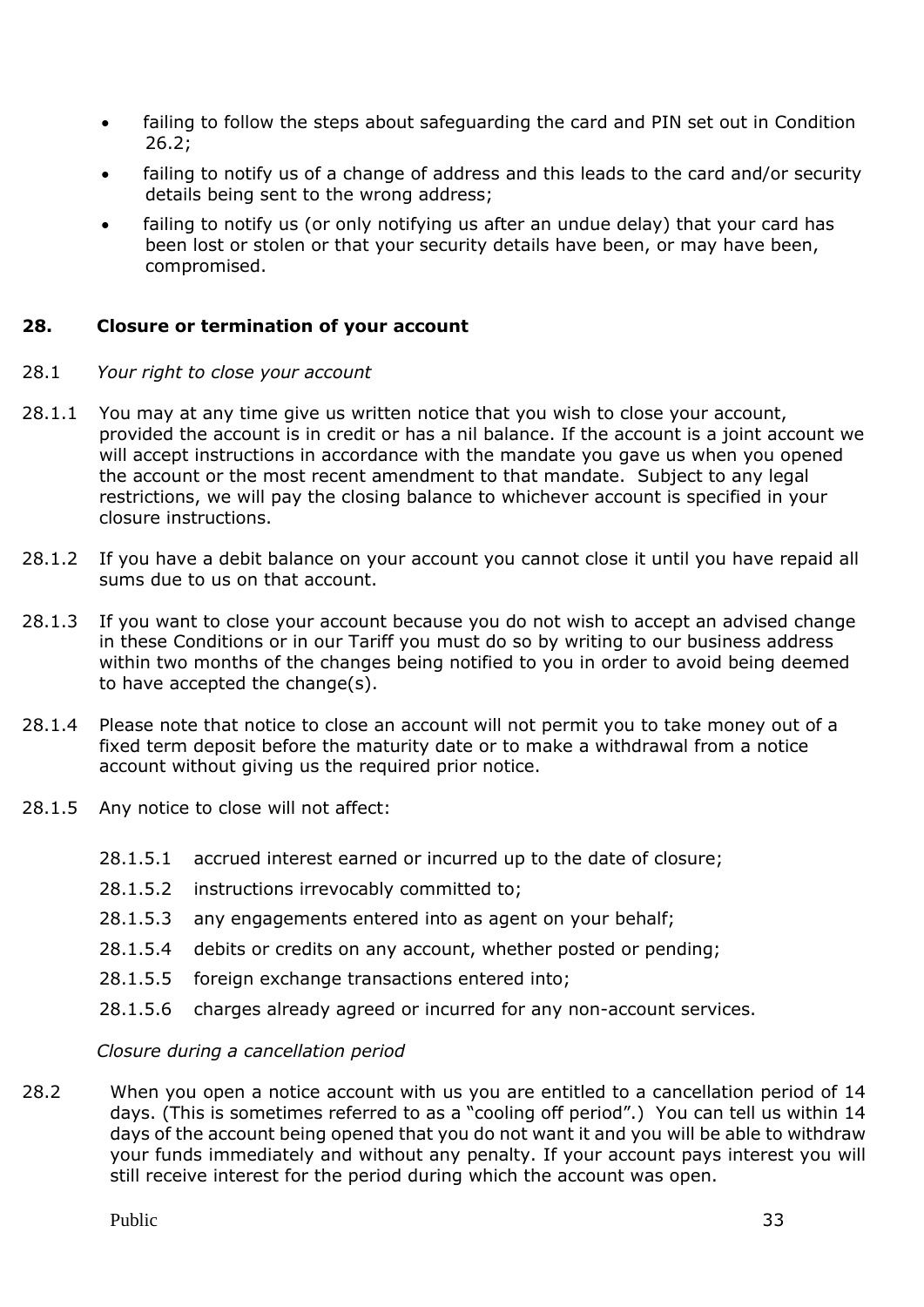#### *Termination by us*

28.3 If we wish to close your account, we will give you at least two months' notice unless there are special circumstances, such as we suspect you have committed or attempted fraud. By the time such notice expires, all outstanding business must be concluded and settled and you must inform the originator (payee) of any direct debits set up on your account that such direct debit payments will cease. Similarly, any continuous payment authority (see Condition 26.10) you have given us will end, so you should inform the payee.

#### *Inability to obtain instructions from you*

- 28.4 If we have given you notice to close your account and have asked you for your instructions on where to pay the balance in the account, but have not received any response from you within four weeks of writing to you, whether by letter or email, we will take the following steps:
- 28.4.1 We will make reasonable endeavours to contact you. This may include contacting other parts of the National Bank of Kuwait Group to see if they have up to date contact details for you that they can share with us. We may also, at our own expense, engage an enquiry agent to try and find you or what has happened to you.
- 28.4.2 If, despite our reasonable endeavours, we are unsuccessful in obtaining instructions from you, or anyone who is lawfully entitled to instruct us on your behalf, such as an attorney acting under a valid Power of Attorney, we will send a final notice to you at your last known address and then close your account.
- 28.4.3 Once we have closed your account we will not have a contractual relationship with you in respect of the money we are still holding. We will hold the money that was formerly in your account on trust for you or your personal representatives and we will maintain a record of that holding. We will not pay any interest on that money, but you or your personal representatives will, subject to 28.4.4 below, be able to claim repayment of the money if you or they satisfy us as to your or their identity and (in the case of your personal representatives) as to their entitlement.
- 28.4.4 We reserve the right to pay the account balance to a statutory reclaim fund under the Dormant Bank and Building Societies Accounts Act 2008 once the prescribed period under that Act has elapsed, whereupon our liability to repay the money will transfer to that reclaim fund. We will maintain records of sums we have paid to any such reclaim fund so that we will be able to inform you or your personal representatives what has happened to your former account balance.

#### <span id="page-33-0"></span>**29. Variation of these Conditions**

- 29.1 We may vary these Conditions and any of our fees and charges set out in our Tariff.
- 29.2 These are the reasons why we may vary these Conditions, interest rates and or charges:
- 29.2.1 to meet legal, financial and regulatory requirements;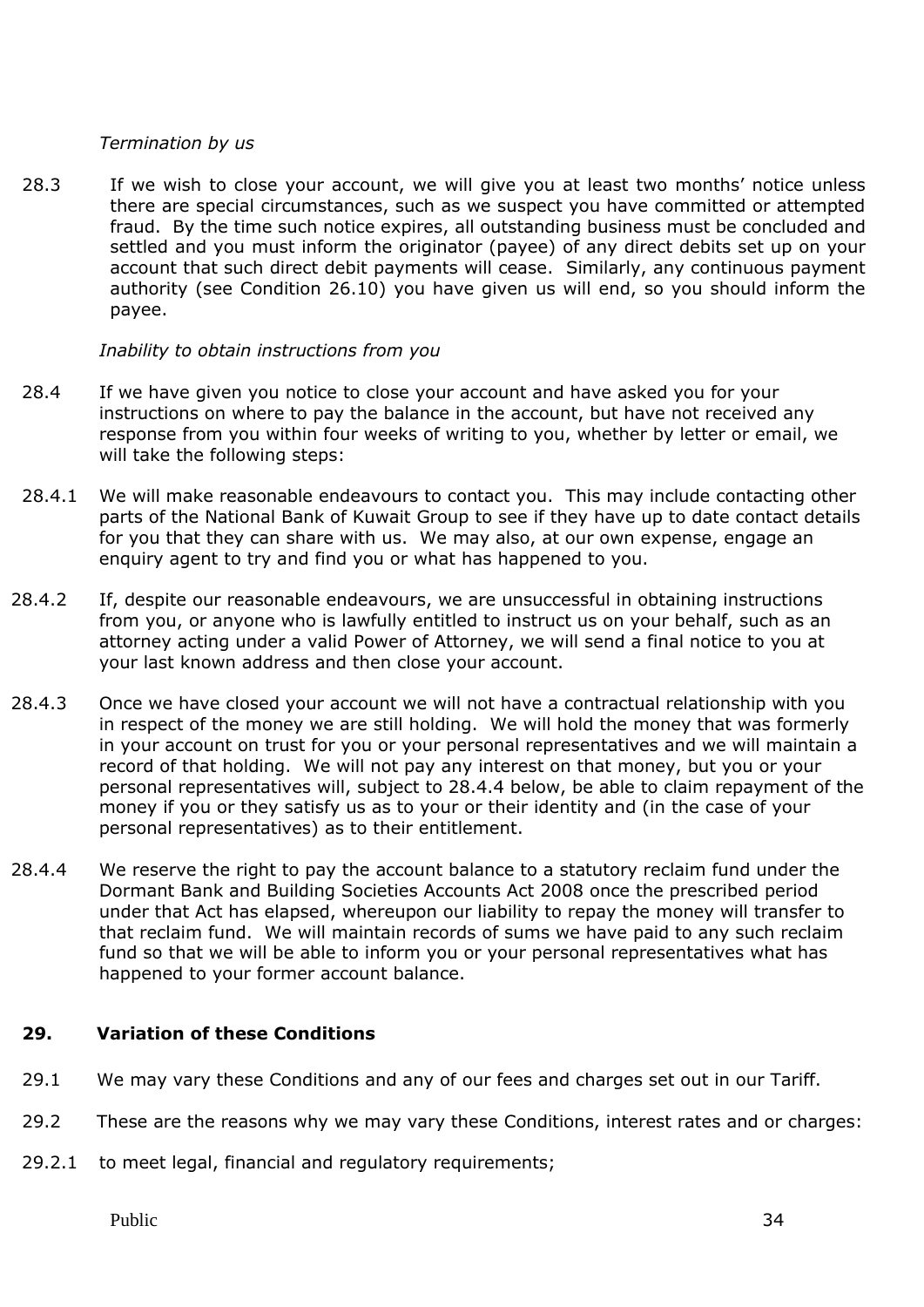- 29.2.2 to take account of any corporate reorganisation in the National Bank of Kuwait Group;
- 29.2.3 to reflect a change in market conditions or the overall cost of providing our products or services (or both) to you;
- 29.2.4 to reflect a change in technology or to cover a development change in our products or services;
- 29.2.5 to make them clearer;
- 29.2.6 if we reasonably believe there is any other valid reason to make a change.
- 29.3 If the variation is clearly to your advantage we may make it immediately and without giving you notice.
- 29.4 Unless Condition 29.3 applies all proposed changes will be advised by us writing to you at least two months before the date when they are to take effect, except for changes to interest rates which are governed by Condition 19.1.3.
- 29.5 If you do not accept any advised change and wish to close your account, you may do this immediately by notifying us in writing. In any event you should do so before the change takes effect. This does not permit you to terminate a fixed term deposit early, or to close a Notice Account without giving us the required notice except where Condition 19.1.3 applies.

#### <span id="page-34-0"></span>**30. Assignment**

- 30.1 We may assign our rights and obligations under these Conditions to a suitable third party. In such circumstances your rights under these Conditions will be preserved and will only be amended if you agree.
- 30.2 You do not have the right to assign your rights or obligations under these Conditions to any other person, or to create a charge over any account held with us, without our written permission.

#### <span id="page-34-1"></span>**31. General matters**

- 31.1 Any banking terms and conditions implied by law will also apply to our relationship with you unless, where the law so permits, implied terms and conditions have been varied by these Conditions.
- 31.2 In these Conditions the masculine includes the feminine and the singular includes the plural and vice versa.
- 31.3 Headings in these Conditions are for convenience only and will not affect the interpretation of these Conditions.
- 31.4 Failure by us to enforce any Condition does not amount to any waiver of our rights.